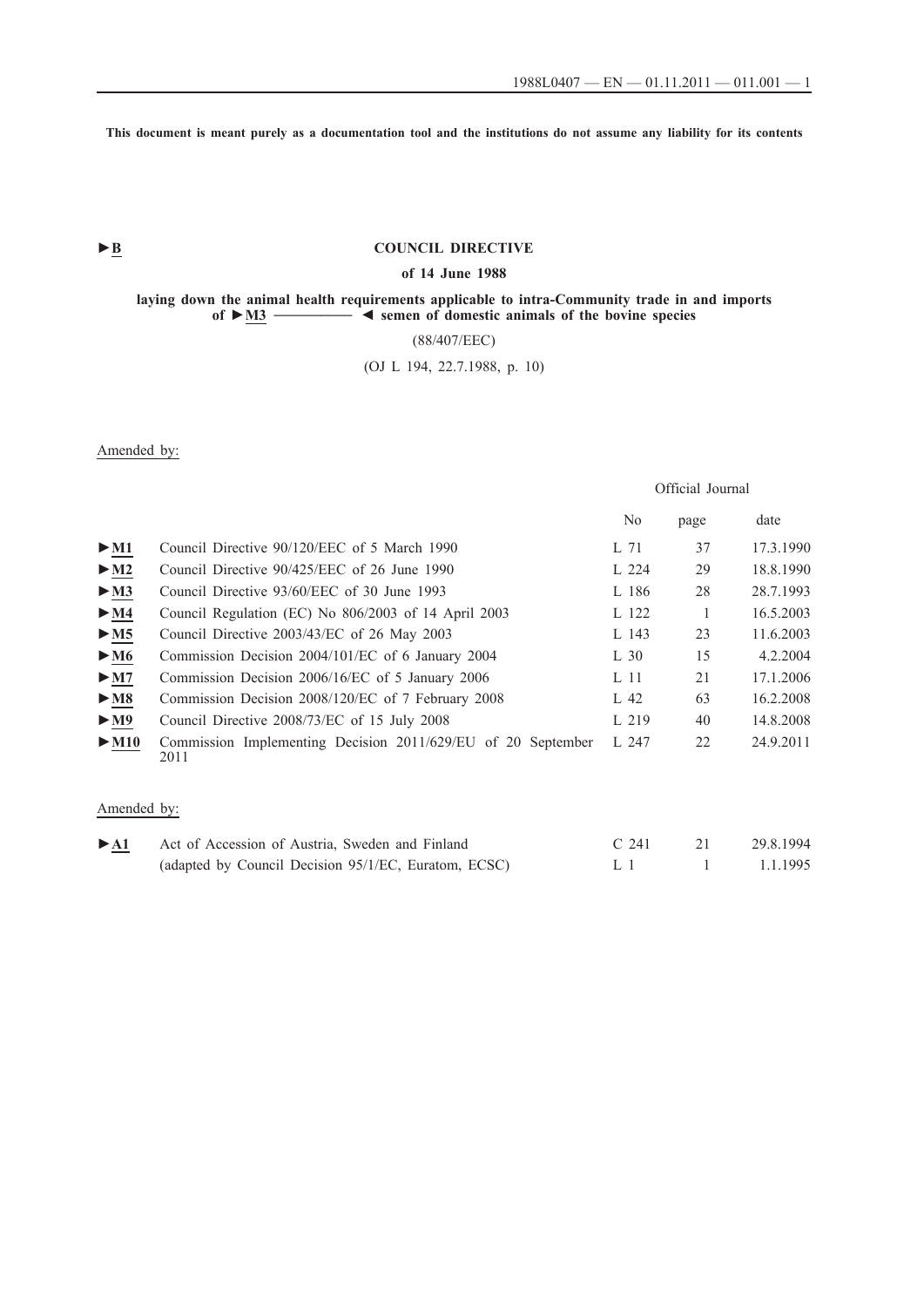#### **COUNCIL DIRECTIVE**

#### **of 14 June 1988**

#### **laying down the animal health requirements applicable to intra-Community trade in and imports of ►M3 \_\_\_\_\_\_\_\_\_\_ ◄ semen of domestic animals of the bovine species**

(88/407/EEC)

THE COUNCIL OF THE EUROPEAN COMMUNITIES,

Having regard to the Treaty establishing the European Economic Community, and in particular Article 43 thereof,

Having regard to the proposal from the Commission  $(1)$ ,

Having regard to the opinion of the European Parliament  $(2)$ ,

Having regard to the opinion of the Economic and Social Committee  $(3)$ ,

Whereas provisions relating to animal health problems in intra-Community trade in bovine animals and swine appear in Directive 64/432/EEC (4), as last amended by Regulation (EEC) No  $3768/85$  (5); whereas in addition, Directive  $72/462/EEC$  ( $6$ ), as last amended by Regulation (EEC) No 3768/85 contains provisions relating to veterinary inspection problems upon importation of bovine animals and swine from third countries;

Whereas the abovementioned provisions have ensured, with regard to intra-Community trade and imports into the Community of bovine animals and swine from third countries, that the country of provenance guarantees that animal health criteria have been fulfilled so that the risk of animal disease spreading has been virtually eliminated; whereas there is nevertheless a certain risk of the spread of such disease in the case of trade in semen;

Whereas in the context of the Community policy of harmonizing national animal health provisions governing intra-Community trade in animals and animal products, it is now necessary to create a harmonized system for intra-Community trade and imports into the Community of semen of bovine animals;

Whereas, in the context of intra-Community trade in semen, the Member State where the semen is collected should be under an obligation to ensure that such semen has been collected and processed at approved and supervised semen collection centres, has been obtained from animals whose health status is such as to ensure that the risk of spread of animal disease is eliminated, has been collected, processed, stored and transported in accordance with rules which preserve its health status and is accompanied during transport to the country of destination by an animal health certificate in order to ensure that this obligation has been fulfilled;

 $\overline{(^1)}$  OJ No C 267, 6. 10. 1983, p. 5.

 $(2)$  OJ No C 342, 19. 12. 1983, p. 11.

<sup>(3)</sup> OJ No C 140, 28. 5. 1984, p. 6.

<sup>(4)</sup> OJ No 121, 29. 7. 1964, p. 1977/64.

<sup>(5)</sup> OJ No L 362, 31. 12. 1985, p. 8.

<sup>(6)</sup> OJ No L 302, 31. 12. 1972, p. 28.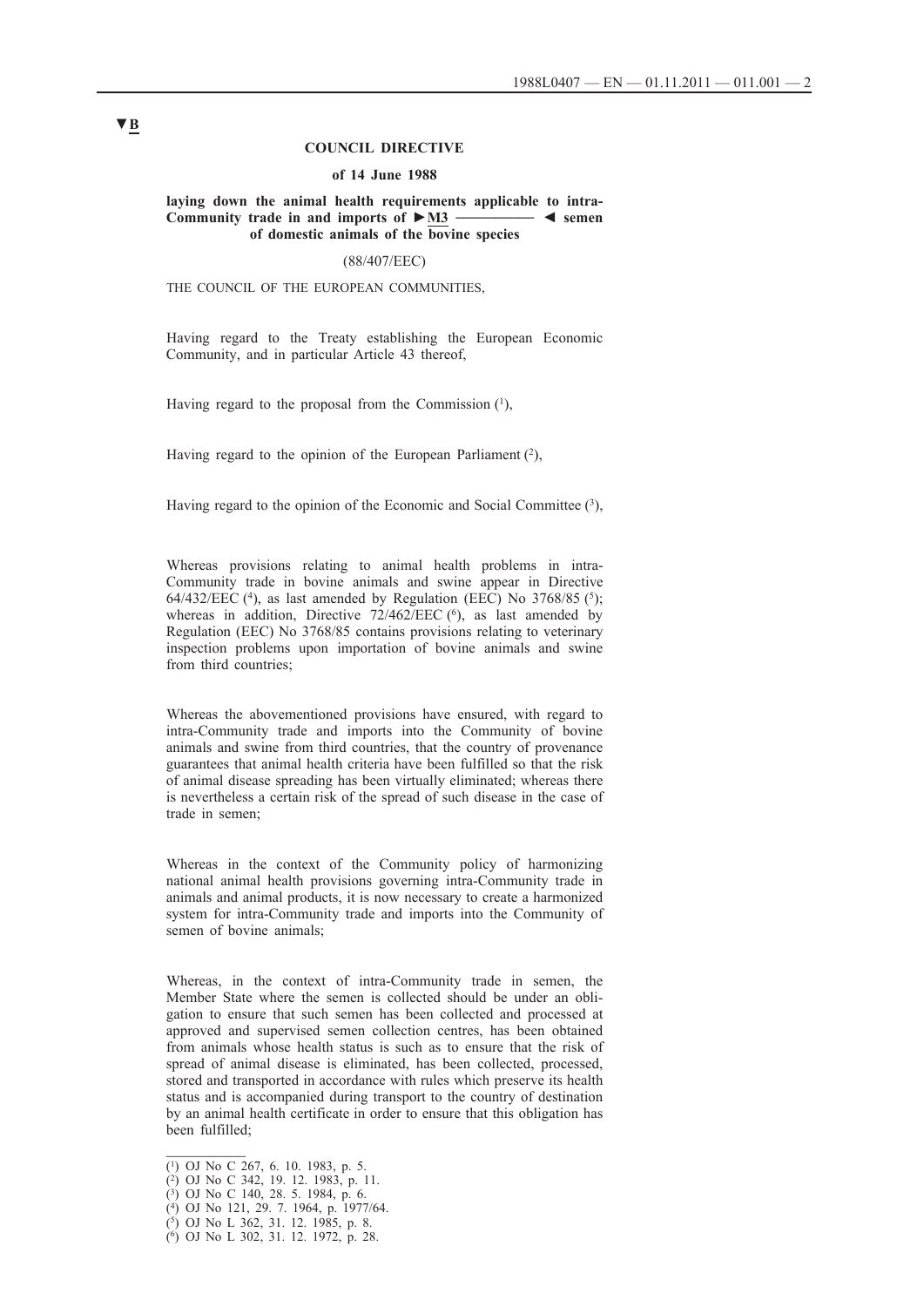Whereas the difference in the policies pursued within the Community with regard to vaccination against certain diseases justifies the maintenance of derogations, limited in time, authorizing the requirement by the Member States, in respect of certain diseases, of additional protection against those diseases;

Whereas for imports of semen into the Community from third countries a list of third countries should be drawn up taking into account animal health criteria; whereas without prejudice to such a list the Member States should authorize importation of semen only from semen collection centres which reach certain standards and which are officially supervised; whereas, in addition, in respect of countries on that list, specific animal health conditions should be laid down according to circumstances; whereas, in order to verify compliance with these standards, on-the-spot checks may be carried out;

Whereas a procedure should be provided for the purpose of settling any disputes which arise between Member States as to whether approval of a collection centre is justified;

Whereas the Member States may refuse a consignment of semen where it has been established that it does not comply with the provisions of this Directive; whereas it must be possible to return such semen if this is not contrary to considerations of animal health and if the consignor or his representative so requests; whereas the consignor or his representative should be allowed to know the reasons for a prohibition or restriction and to obtain the opinion of an expert;

Whereas in order to prevent the transmission of certain contagious diseases, import controls should be carried out when a consignment of semen arrives on the territory of the Community, except in the case of external transit;

Whereas after such control, in the case of internal transit, the measures to be taken by Member States must be defined;

Whereas a Member State should be permitted to take emergency measures in the event of an outbreak of a contagious disease in another Member State or in a third country; whereas the dangers associated with such diseases and the protective measures they necessitate should be assessed in the same way throughout the Community; whereas to that end, an emergency Community procedure under which the necessary measures must be taken should be instituted within the Standing Veterinary Committee;

Whereas the Commission should be entrusted with taking certain measures for implementing this Directive; whereas to that end, a procedure should be established for close and effective cooperation between the Commission and the Member States within the Standing Veterinary Committee;

Whereas this Directive does not affect trade in semen produced before the date on which the Member States must comply with it.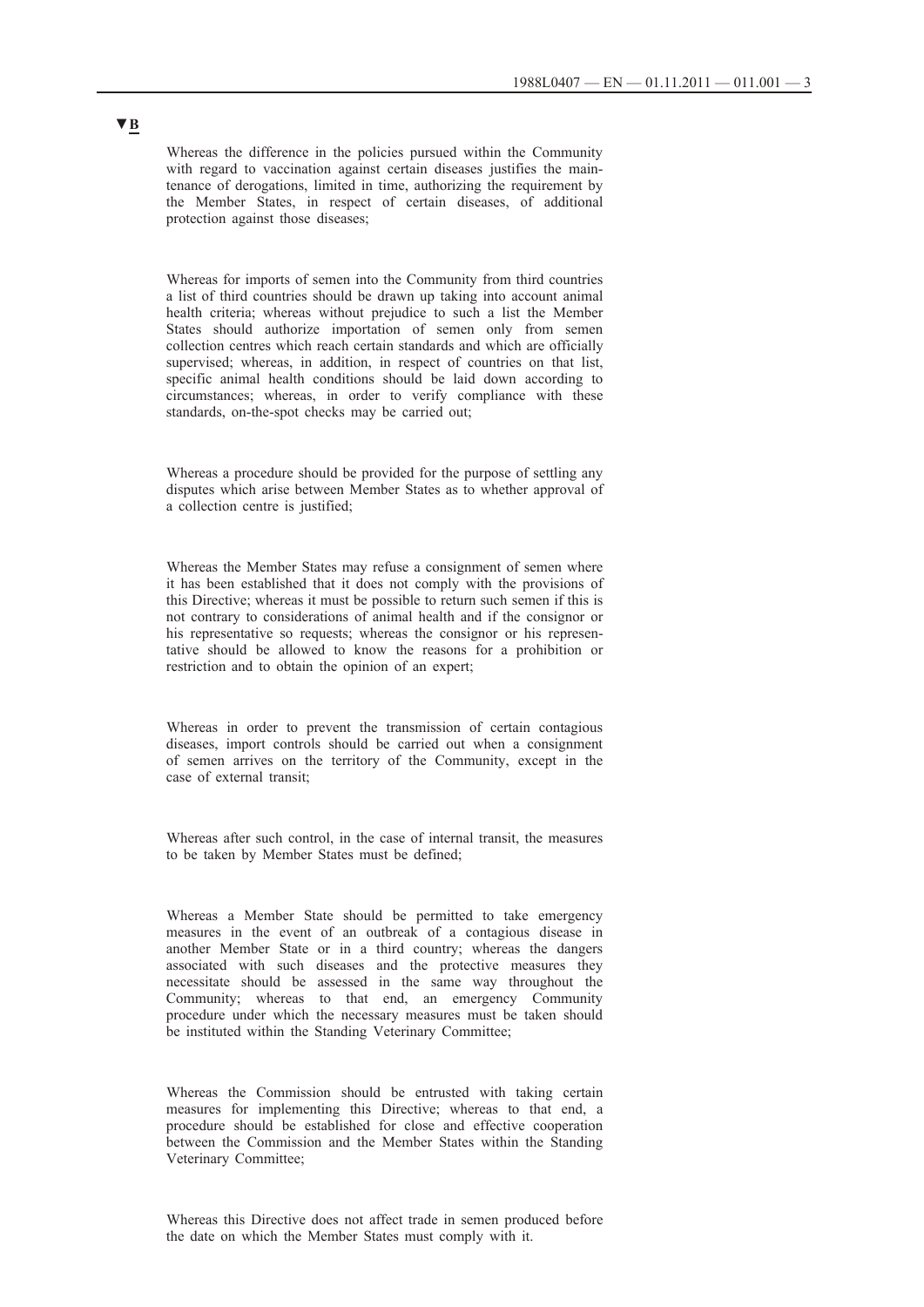HAS ADOPTED THIS DIRECTIVE:

#### CHAPTER I

### **General provisions**

## *Article 1*

This Directive lays down the animal health conditions applicable to intra-Community trade in and imports from third countries of **►M3** \_\_\_\_\_\_\_\_\_\_ ◄ semen of domestic animals of the bovine species.

### **▼M5**

This Directive shall not affect Community and/or national zootechnical provisions governing the organisation of artificial insemination in general and the distribution of semen in particular.

### **▼B**

### *Article 2*

For the purposes of this Directive, the definitions contained in Article 2 of Directive 64/432/EEC and Article 2 of Directive 72/462/EEC shall apply as necessary.

Moreover:

(a) 'semen' means the prepared or diluted ejaculate of a domestic animal of the bovine species;

### **▼M5**

- (b) 'semen collection centre' means an officially approved and officially supervised establishment situated in the territory of a Member State or third country, in which semen is produced for use in artificial insemination;
	- 'semen storage centre' means an officially approved and officially supervised establishment situated in the territory of a Member State or third country in which semen is stored for use in artificial insemination;

#### **▼B**

- (c) 'official veterinarian' means the veterinarian designated by the competent central authority of a Member State or a third country;
- (d) 'centre veterinarian' means the veterinarian responsible for day-today compliance in the centre with the requirements laid down in this Directive;
- (e) 'consignment' means a quantity of semen covered by a single certificate;
- (f) 'country of collection' means the Member State or third country in which semen is collected and from which it is sent to a Member State;
- (g) 'approved laboratory' means a laboratory situated in the territory of a Member State or third country designated by the competent veterinary authority to carry out the tests laid down in this Directive<sup>:</sup>
- (h) 'collection' means a quantity of semen taken from a donor at any time.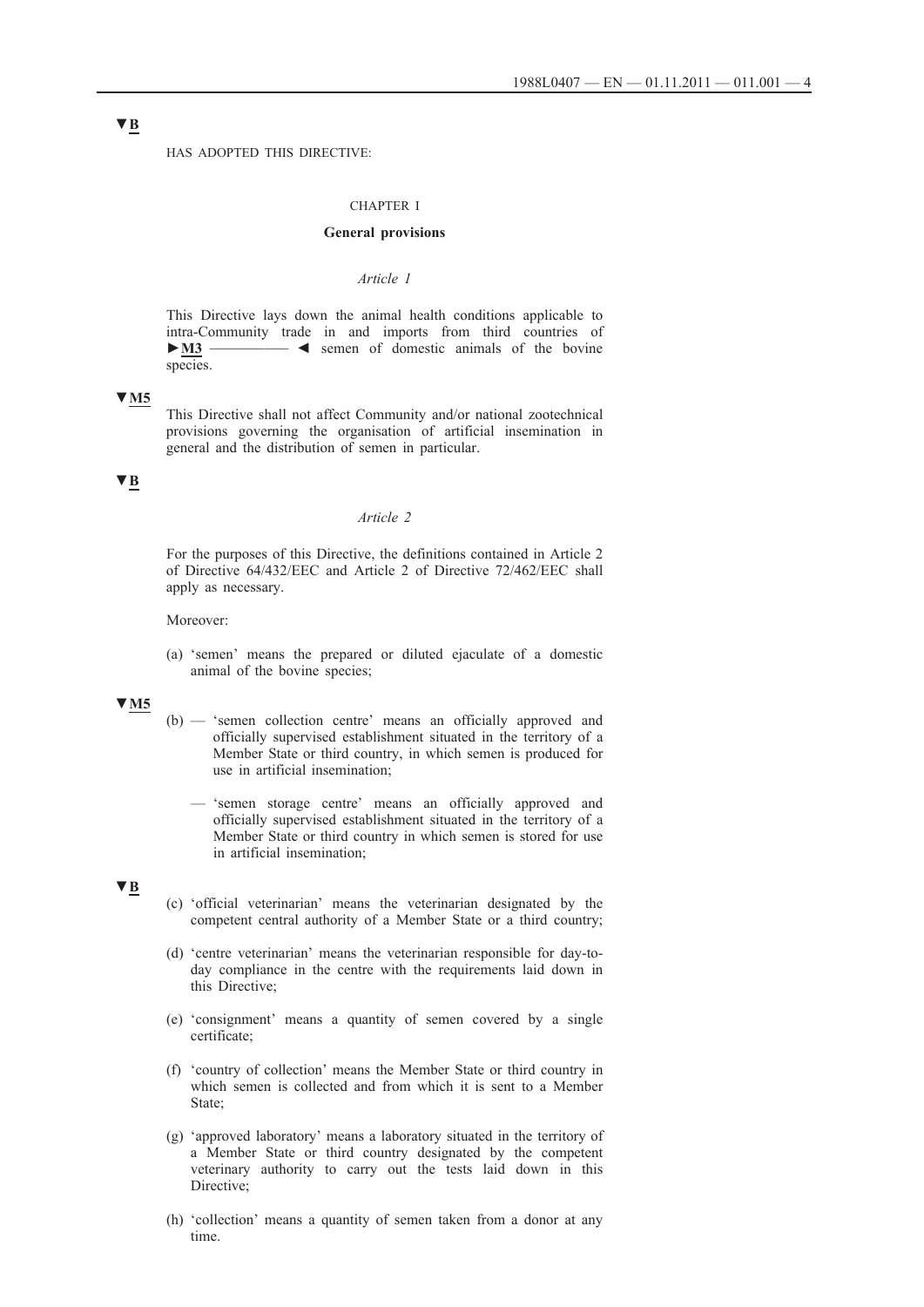#### CHAPTER II

### **Intra-Community trade**

#### *Article 3*

Each Member State shall ensure that only semen meeting the following general conditions is sent from its territory to the territory of another Member State;

## **▼M5**

(a) it must have been collected and processed and/or stored if need be in a collection or storage centre or centres approved for the purpose in accordance with Article 5(1), with a view to artificial insemination and for the purposes of intra-Community trade;

# **▼B**

- (b) it must have been collected from domestic animals of the bovine species whose health status complies with Annex B;
- (c) it must have been collected, processed, stored and transported in accordance with Annexes A and C;
- (d) it must be accompanied, during transport to the country of destination, by an animal health certificate complying with Article 6 (1).

### *Article 4*

# **▼M5** \_\_\_\_\_\_\_\_\_\_

### **▼M3**

3. Member States may not oppose the admission of semen from bulls vaccinated against foot-and-mouth disease. However, where the semen was obtained from a bull which had been vaccinated against foot-andmouth disease during the 12 month period prior to collection, 5 % of the semen from each collection (with a minimum of five straws) intended for sending to another Member States shall be subjected, in a laboratory in the Member State of destination or in a laboratory designated by it, to a virus isolation test for foot-and-mouth disease, with negative results.

## **▼B**

### *Article 5*

1. The Member State on whose territory the **►M5** semen collection or storage centre  $\blacktriangleleft$  is situated shall ensure that the approval provided for in Article 3 (a) is granted only where the provisions of Annex A are observed and where the **►M5** semen collection or storage centre ◄ is able to satisfy the other provisions of this Directive.

The Member State shall also ensure that the official veterinarian supervises the observance of those provisions and shall withdraw approval when one or more of the provisions is no longer observed.

### **▼M9**

2. All semen collection or storage centres shall be registered, each centre being given a veterinary registration number. Each Member State shall draw up and keep up to date a list of semen collection or storage centres and their veterinary registration numbers and make it available to the other Member States and to the public.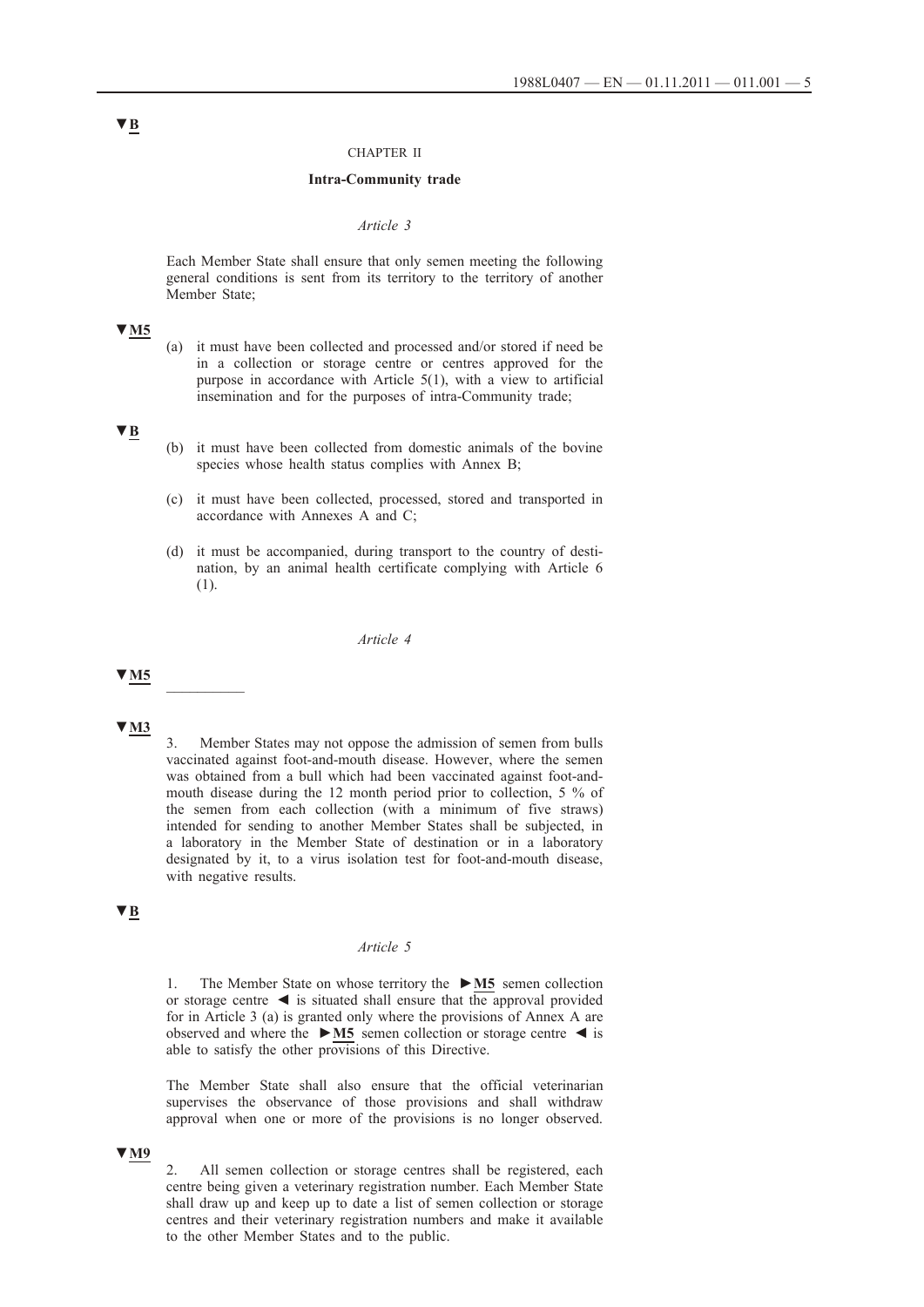3. Detailed rules for the uniform application of this Article may be adopted in accordance with the procedure referred to in Article 18(2).

# **▼B**

#### *Article 6*

1. Member States shall make the admission of semen conditional upon submission of an animal health certificate drawn up by an official veterinarian of the Member State of collection in accordance with Annex D.

This certificate must:

- (a) be drawn up in at least one of the official languages of the Member State of collection and one of those of the Member State of destination;
- (b) accompany the consignment to its destination in its original form;
- (c) be drawn up on a single sheet of paper;
- (d) be made out to a single consignee.
- 2. (a) The Member State of destination may prohibit the admission of consignments if a documentary check reveals that Article 3 has not been observed.
	- (b) The Member State of destination may take the necessary measures, including storage in quarantine, in order to obtain definite proof in cases where semen is suspected of being infected or contaminated by pathogenic organisms.
	- (c) Decisions taken under (a) or (b) must, at the request of the consignor or his representative, authorize the return of the semen, provided this is not contrary to considerations of animal health.

3. If the admission of semen has been prohibited on any of the grounds set out in paragraph 2 (a) and (b) and the Member State of collection does not within 30 days authorize the return of the semen, the competent veterinary authority of the Member State of destination may order it to be destroyed.

4. The decisions taken by the competent veterinary authority under paragraphs 2 and 3 must be communicated to the consignor or his representative, together with the reasons therefor.

# **▼M2** \_\_\_\_\_\_\_\_\_\_

**▼B**

### CHAPTER III

#### **Imports from third countries**

### *Article 8*

1. A Member State may authorize importation of semen only from those third countries which appear on a list drawn up in accordance with **►M5** the procedure referred to in Article 18(2) ◄. That list may be supplemented or amended in accordance with **►M5** the procedure referred to in Article 18(2)  $\blacktriangleleft$ .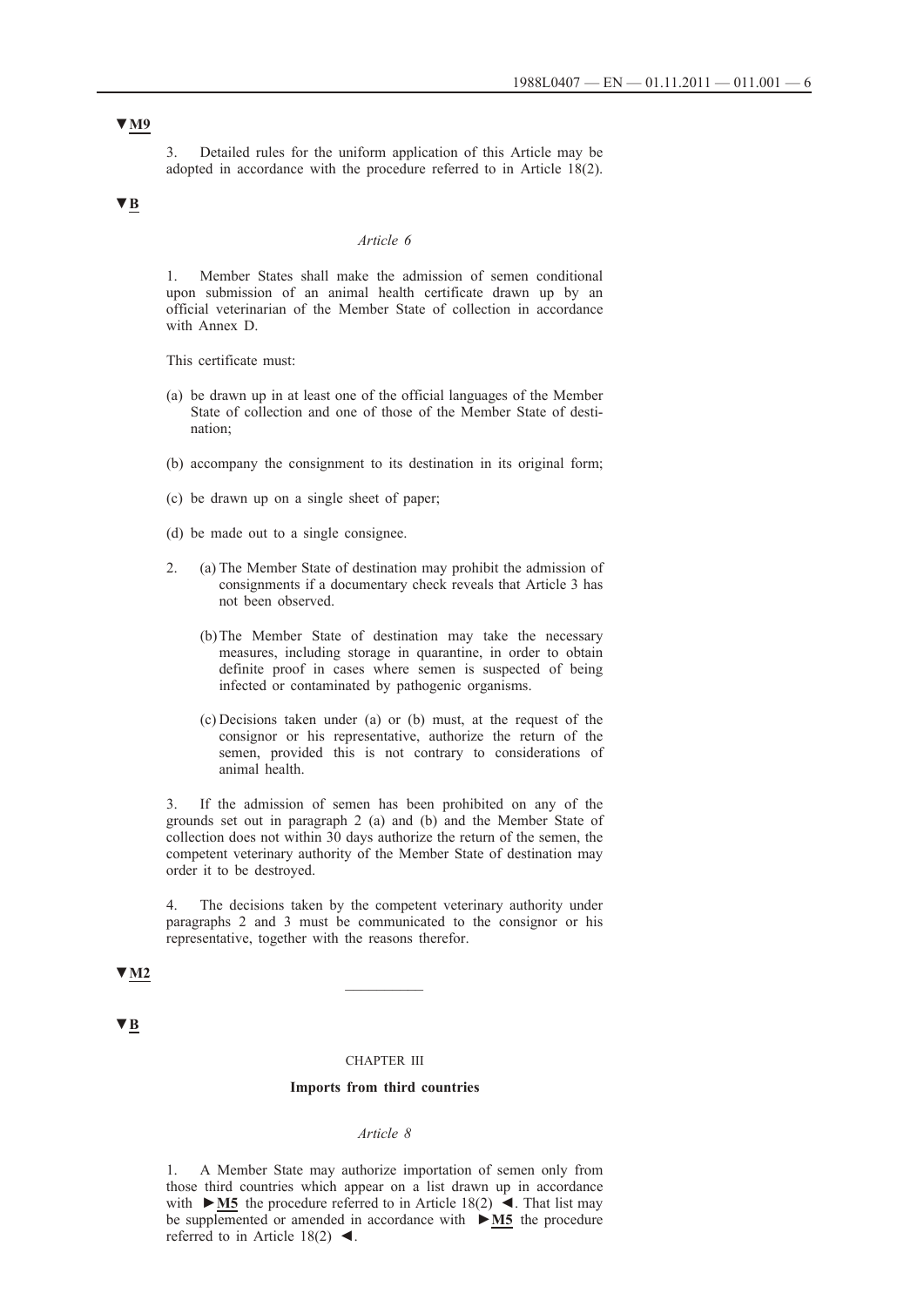2. In deciding whether a third country may appear on the list referred to in paragraph 1, particular account shall be taken of:

- (a) the state of health of the livestock, other domestic animals and wildlife in the third country, with particular reference to exotic animal diseases, and of the environmental health situation in that country, which might endanger animal health in the Member States;
- (b) the regularity and rapidity of the information supplied by the third country concerning the existence of contagious animal diseases in its territory, in particular those diseases mentioned in lists A and B of the International Office of Epizootic Diseases;
- (c) that country's rules on animal disease prevention and control;
- (d) the structure of the veterinary services in the country and their powers;
- (e) the organization and implementation of measures to prevent and control contagious animal diseases; and
- (f) the guarantees which the third country can give with regard to compliance with this Directive.

3. The list referred to in paragraph 1 and all amendments thereto shall be published in the *Official Journal of the European Communities*.

# **▼M9**

### *Article 9*

1. Member States shall only authorise imports of semen dispatched from a semen collection or storage centre situated in one of the third countries appearing on the list referred to in Article 8 and for which the competent authority of the third country concerned is able to give the guarantees that the following conditions are met:

- (a) it meets the conditions:
	- (i) for approval of semen collection centres or storage centres set out in Chapter I of Annex A;
	- (ii) relating to the supervision of such centres set out in Chapter II thereof;
- (b) it has been officially approved by the competent authority of the third country for exports to the Community;
- (c) it is placed under the supervision of a centre veterinarian;
- (d) it is subject to inspections by an official veterinarian of the third country at least twice a year.

2. The list of semen collection or storages centres that the competent authority of the third country appearing on the list referred to in Article 8 has approved in accordance with the conditions set out in paragraph 1 of this Article and from which semen may be dispatched to the Community shall be communicated to the Commission.

The approval of a semen collection or storage centre must be immediately suspended or withdrawn by the competent authority of the third country where it no longer complies with the conditions set out in paragraph 1 and the Commission must be immediately informed thereof.

The Commission shall provide the Member States with any new and updated lists that it receives from the competent authority of the third country in accordance with this paragraph and shall make them available to the public for information purposes.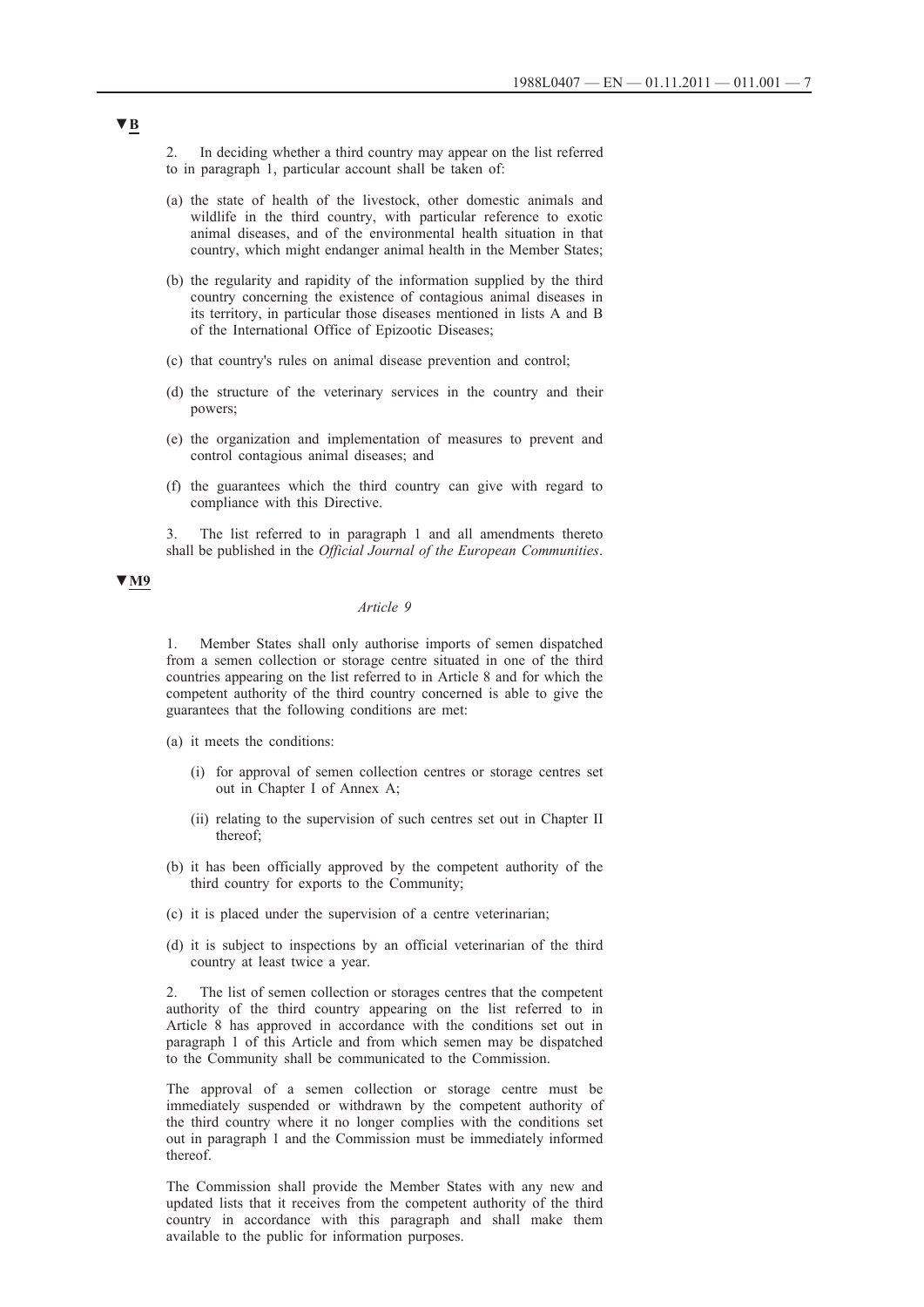3. Detailed rules for the uniform application of this Article may be adopted in accordance with the procedure referred to in Article 18(2).

# **▼B**

### *Article 10*

1. Semen must come from animals which, immediately prior to collection of their semen, have remained for at least six months in the territory of a third country on the list drawn up in accordance with Article 8 (1).

2. Without prejudice to Article 8 (1) and paragraph 1 of this Article, the Member States shall not authorize the importation of semen from a third country on the list unless the semen complies with the animal health requirements adopted, in accordance with **►M5** the procedure referred to in Article 18(2)  $\blacktriangleleft$ , for imports of semen from that country.

In adopting the requirements referred to in the preceding subparagraph, consideration shall be given to:

- (a) the health situation in the area surrounding the semen collection centre, with particular reference to the diseases appearing on list A of the International Office of Epizootic Diseases;
- (b) the state of health of the herd in the semen collection centre, including testing requirements;
- (c) the state of health of the donor animal and testing requirements;
- (d) testing requirements in relation to semen.

3. The reference basis for fixing animal health conditions in accordance with paragraph 2 for bovine tuberculosis and brucellosis shall be the standards laid down in Annex A to Directive 64/432/EEC. It may be decided, in accordance with **►M5** the procedure referred to in Article 18(2)  $\blacktriangleleft$ , on a case-by-case basis, to waive these conditions where the third country concerned provides similar animal health guarantees; in that case, animal health conditions at least equivalent to those in Annex A to that Directive shall be laid down in accordance with the same procedure in order to permit the entry of such animals into semen collection centres.

4. Article 4 shall apply *mutatis mutandis*.

### *Article 11*

1. Member States shall authorize the importation of semen only on submission of an animal health certificate drawn up and signed by an official veterinarian of the third country of collection.

This certificate must:

(a) be drawn up in at least one of the official languages of the Member State of destination and one of those of the Member State where the import control provided for in Article 12 is carried out;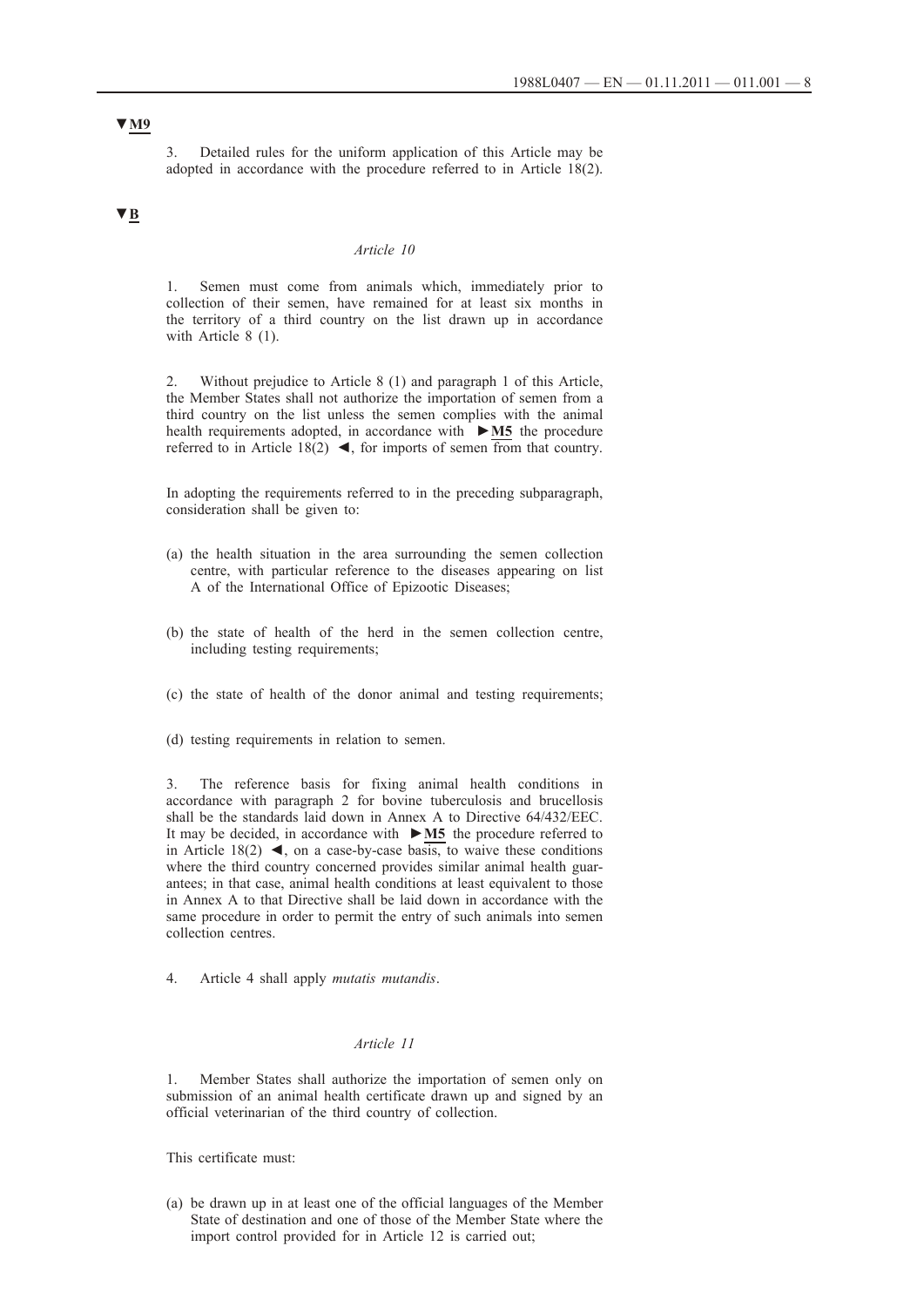(b) accompany the semen in the original;

(c) be drawn up on a single sheet of paper;

(d) be made out to a single consignee.

2. The certificate must correspond to a specimen drawn up in accordance with  $\triangleright$  **M5** the procedure referred to in Article 18(2)  $\blacktriangleleft$ .

#### **▼M9**

### *Article 12*

The rules laid down in Directive 97/78/EC shall apply, in particular to the organisation of, and follow-up to the checks to be carried out by the Member States and the safeguard measures to be applied in accordance with the procedure referred to in Article 22 of that Directive.

# **▼M3** \_\_\_\_\_\_\_\_\_\_

**▼B**

#### CHAPTER IV

#### **Safeguard and control measures**

**▼M2** \_\_\_\_\_\_\_\_\_\_

### *Article 15*

The rules laid down in Council Directive 90/425/EEC of 26 June 1990 concerning veterinary and zootechnical checks in intra-Community trade in certain live animals and products with a view to the completion of the internal market  $(1)$ , shall apply in particular to checks at origin, to the organization of, and follow-up to, the checks to be carried out by the Member State of destination, and follow up to, the checks to be carried out by the Member State of destination, and to the safeguard measures to be implemented.

#### **▼B**

#### *Article 16*

1. Veterinary experts from the Commission may, in cooperation with the competent authorities of the Member States and third countries, make on-the-spot checks in so far as that is indispensable for ensuring uniform application of this Directive.

The country of collection within whose territory a check is being carried out shall give all necessary assistance to the experts in carrying out their duties. The Commission shall inform the country of collection concerned of the results of the investigation.

The country of collection concerned shall take any measures which may prove necessary to take account of the results of the investigation. If the country of collection does not take those measures, the Commission may, after the situation has been examined by the Standing Veterinary Committee, have recourse to the provisions of the fourth subparagraph of Article  $5(2)$  and  $9(1)$ .

<sup>(1)</sup> OJ No L 224, 18. 8. 1990, p. 29.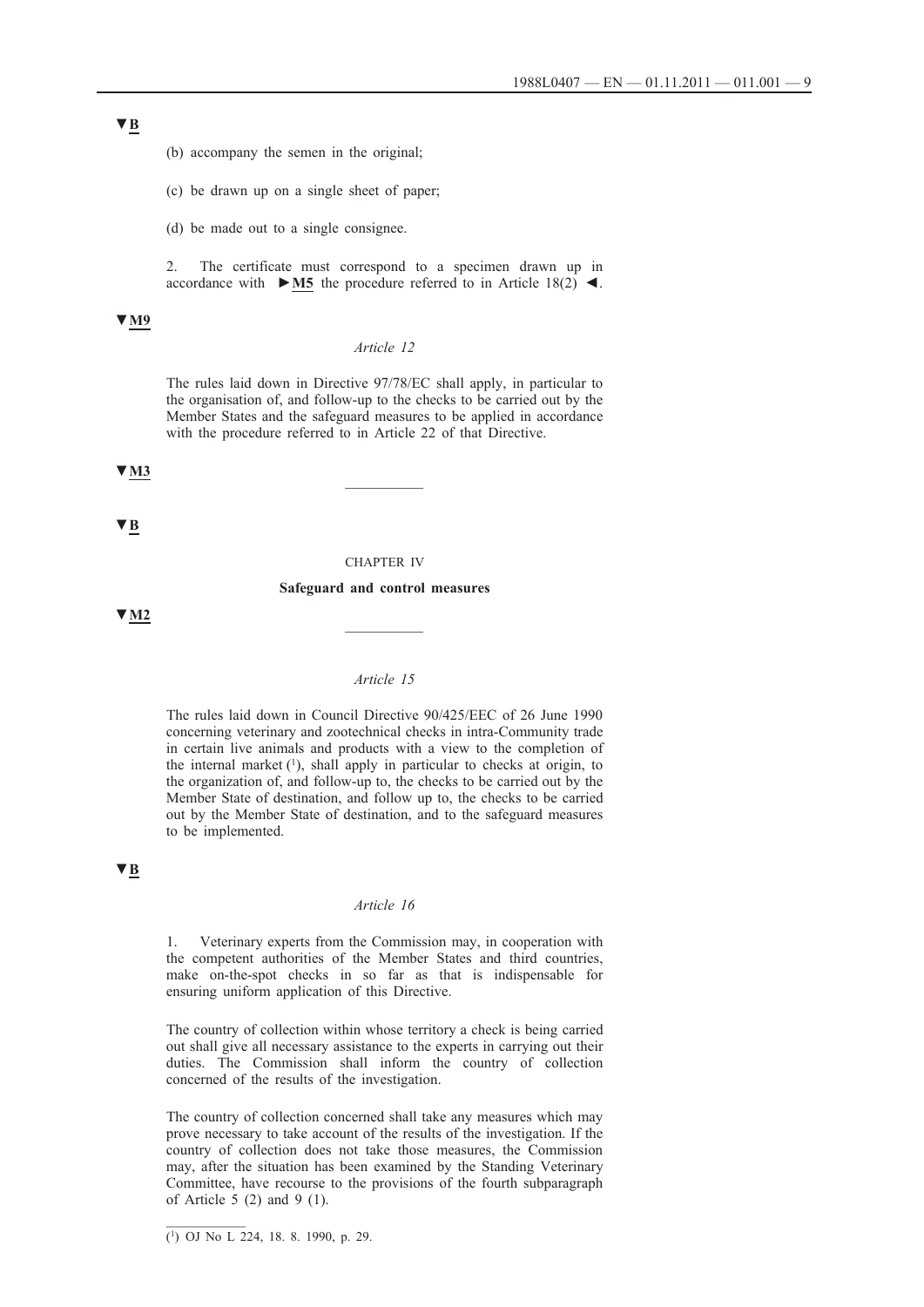2. The general provisions for implementing this Article, especially as regards the frequency and method of carrying out the checks referred to in the first subparagraph of paragraph 1, shall be laid down in accordance with **►M5** the procedure referred to in Article 18(2) ◄.

### CHAPTER V

#### **Final provisions**

### **▼M5**

### *Article 17*

Annex A shall be amended by the Council, acting by qualified majority on a proposal from the Commission, in particular to adapt it to advances in technology.

Annexes B, C and D shall be amended in accordance with the procedure laid down in Article 18(2).

#### *Article 18*

1. The Commission shall be assisted by the Standing Committee on the Food Chain and Animal Health set up by Regulation (EC) No 178/2002 (1).

2. Where reference is made to this paragraph, Articles 5 and 7 of Decision 1999/468/EC  $(2)$  shall apply.

The period referred to in Article 5(6) of Decision 1999/468/EC shall be set at three months.

 $\frac{1}{2}$ 

3. The Committee shall adopt its rules of procedure.

**▼B**

#### *Article 20*

1. This Directive shall not be applicable to semen collected and processed in a Member State before 1 January 1990.

2. Until the date of entry into force of the decisions adopted pursuant to Articles 8, 9 and 10, the Member States shall not apply to imports of semen from third countries more favourable conditions than those resulting from application of Chapter II.

#### *Article 21*

The Member States shall bring into force the laws, regulations and administrative provisions necessary to comply with this Directive by 1 January 1990 at the latest. They shall forthwith inform the Commission thereof.

### *Article 22*

This Directive is addressed to the Member States.

<sup>(1)</sup> OJ L 31, 1.2.2002, p. 1.

<sup>(2)</sup> OJ L 184, 17.7.1999, p. 23.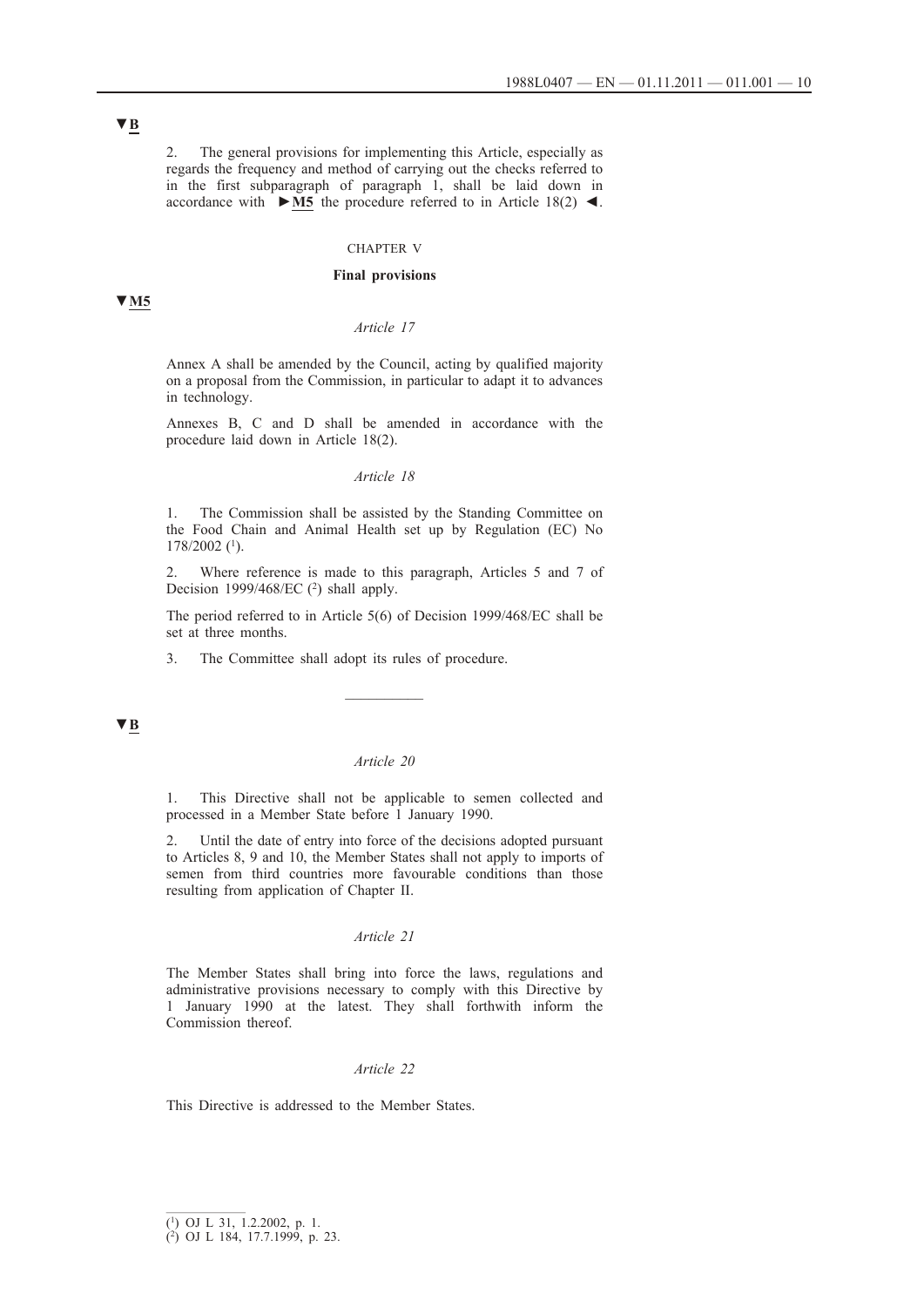#### *ANNEX A*

### CHAPTER I

#### **CONDITIONS FOR THE OFFICIAL APPROVAL OF CENTRES**

- 1. Semen collection centres must:
	- (a) be placed under the permanent supervision of a centre veterinarian authorised by the competent authority;
	- (b) have at least:
		- (i) animal housing, including isolation facilities;
		- (ii) semen collection facilities, including a separate room for the cleaning and disinfection or sterilisation of equipment;
		- (iii) a semen processing room which need not necessarily be on the same site;
		- (iv) a semen storage room which need not necessarily be on the same site;
	- (c) be so constructed or isolated that contact with livestock outside is prevented;
	- (d) be so constructed that the animal housing and the semen collecting, processing and storage facilities can be readily cleaned and disinfected;
	- (e) have isolation accommodation which has no direct communication with the normal animal accommodation;
	- (f) be so designed that the animal accommodation is physically separated from the semen processing room and both are separated from the semen storage room.
- 2. Semen storage centres must:
	- (a) be placed under the permanent supervision of a centre veterinarian authorised by the competent authority;
	- (b) be so constructed or isolated that contact with livestock outside is prevented;
	- (c) be so constructed that the storage facilities can be readily cleaned and disinfected.

#### CHAPTER II

#### **CONDITIONS RELATING TO THE OFFICIAL SUPERVISION OF CENTRES**

- 1. Collection centres must:
	- (a) be so supervised that they contain only animals of the species whose semen is to be collected. Other domestic animals which are strictly necessary for the normal operation of the collection centre may nonetheless also be admitted, provided that they present no risk of infection to those species whose semen is to be collected, and that they fulfil the conditions laid down by the centre veterinarian;
	- (b) be so supervised that a record is kept of all bovine animals at the centre, giving details of the breed, date of birth and identification of each of the animals, and also a record of all checks for diseases and all vaccinations carried out for each animal;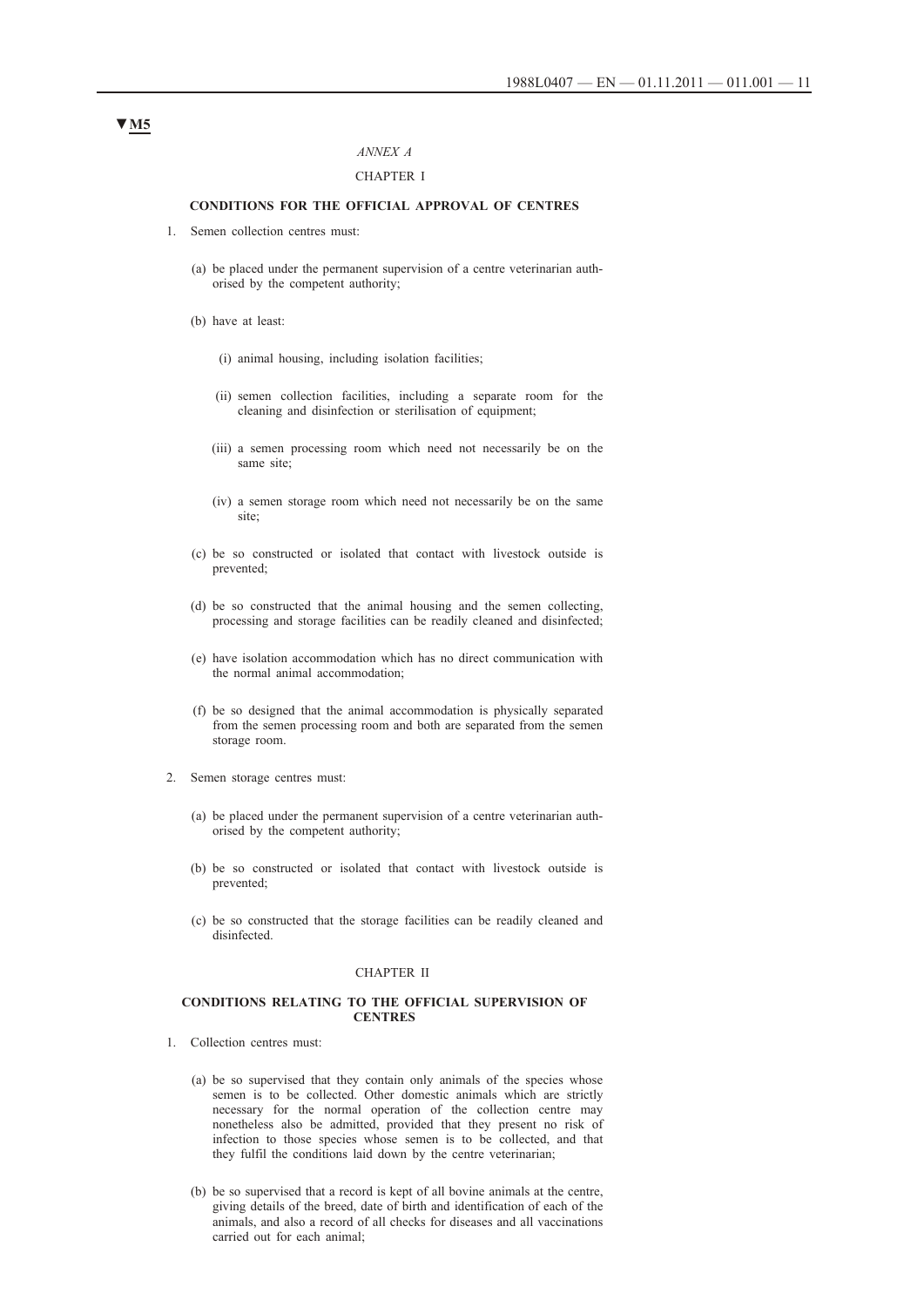- (c) be regularly inspected by an official veterinarian, at least twice a year, in the context of standing checks on the conditions of approval and supervision;
- (d) be so supervised that the entry of unauthorised persons is prevented. Furthermore, authorised visitors must be required to comply with the conditions laid down by the centre veterinarian;
- (e) employ technically competent staff suitably trained in disinfection procedures and hygiene techniques relevant to the control of the spread of disease;
- (f) be so supervised that:
	- (i) only semen collected at an approved centre is processed and stored in approved centres, without coming into contact with any other consignment of semen. However, semen not collected in an approved centre may be processed in approved collection centres provided that:
		- such semen is produced from bovine animals which fulfil the conditions laid down in Chapter I.1(d) of Annex B,
		- processing is carried out with separate equipment or at a different time from semen intended for intra-Community trade, the equipment in the latter case being cleaned and sterilised after use,
		- such semen may not be the subject of intra-Community trade and cannot at any time come into contact with, or be stored with, semen intended for intra-Community trade,
		- such semen is identifiable by a marking different from that provided for in point (vii);

Deep-frozen embryos may also be stored in approved centres provided that:

- such storage is authorised by the competent authority,
- the embryos meet the requirements of Council Directive 89/556/EEC of 25 September 1989 on animal health governing intra-Community trade in and importation from third countries of embryos of domestic animals of the bovine species  $(1)$ ,
- the embryos are stored in separate storage containers in the premises for storing approved semen;
- (ii) collection, processing and storage of semen takes place only on the premises set aside for the purpose and under the strictest conditions of hygiene;
- (iii) all instruments which come into contact with the semen or the donor animal during collection and processing are properly disinfected or sterilised prior to use, except for single-use instruments;
- (iv) products of animal origin used in the processing of semen including additives or a diluent — are obtained from sources which present no animal health risk or are so treated prior to use that such risk is prevented;
- (v) storage containers and transport containers are either properly disinfected or sterilised before the commencement of each filling operation, except for single-use containers;

<sup>(1)</sup> OJ L 302, 19.10.1989, p. 1. Directive as last amended by Commission Decision 94/113/EC (OJ L 53, 24.2.1994, p. 23).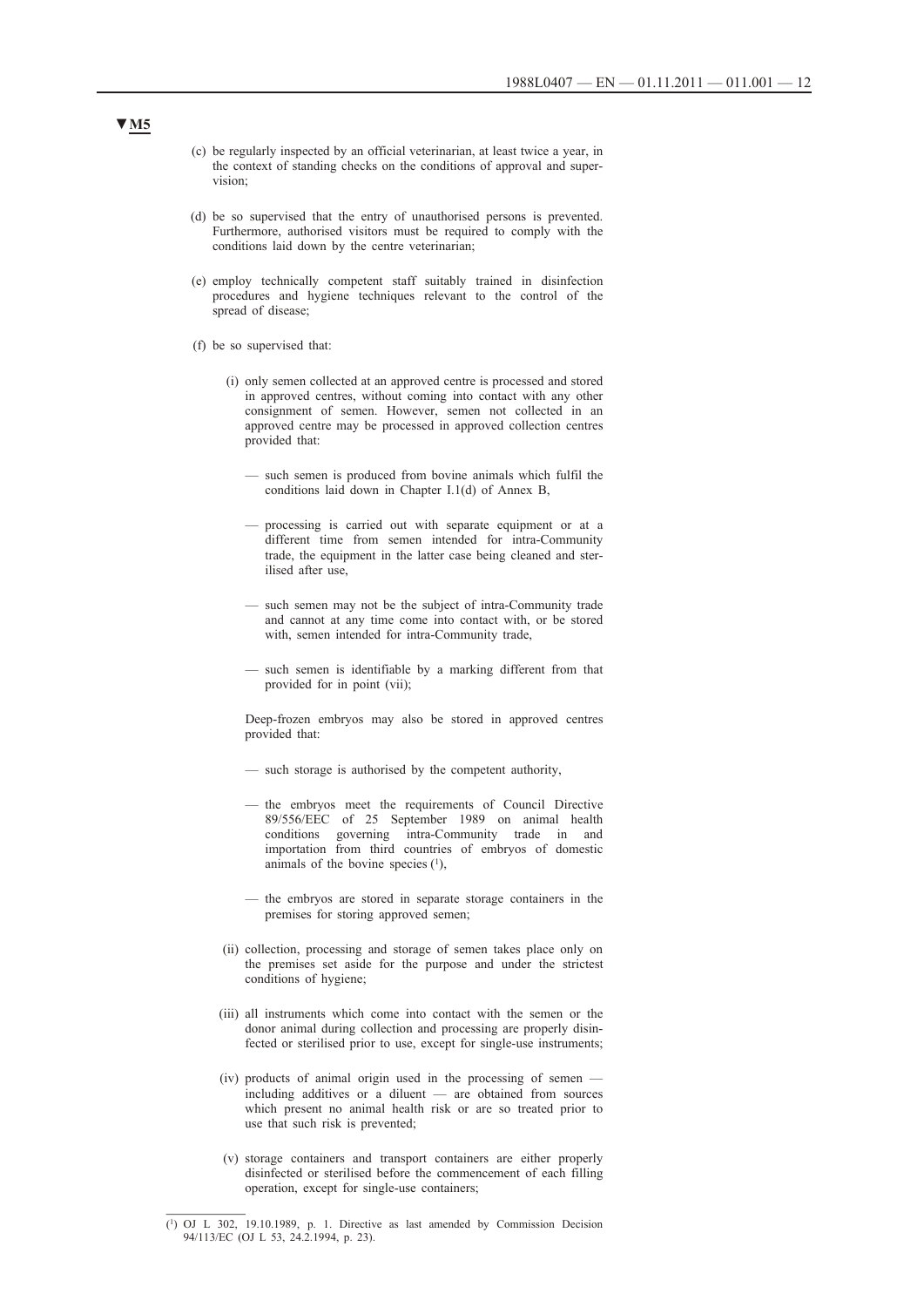- (vi) the cryogenic agent used has not been previously used for other products of animal origin;
- (vii) each individual dose of semen is clearly marked in such a way that the date of collection of the semen, the breed and identification of the donor animal and the approval number of the centre can be readily established; each Member State shall communicate to the Commission and other Member States the characteristics and form of the marking used in its territory;
- (viii) the storage unit must comply with specific conditions relating to the supervision of semen storage centres provided for in point 2.
- 2. Storage centres must:
	- (a) be so supervised that a record is kept of all movement of semen (in and out the centre) and of the status of the donor bulls whose semen is stored there, and which must comply with the requirements of this Directive;
	- (b) be regularly inspected by an official veterinarian, at least twice a year, in the context of the standing checks on the conditions of approval and supervision;
	- (c) be so supervised that the entry of unauthorised persons is prevented. Furthermore, authorised visitors must be required to comply with the conditions laid down by the centre veterinarian;
	- (d) employ technically competent staff suitably trained in disinfection procedures and hygiene techniques relevant to the control of the spread of disease;
	- (e) be so supervised that:
		- (i) only semen collected at collection centres approved in accordance with this Directive is stored in approved storage centres, without coming into contact with any other semen.

In addition, only semen coming from an approved collection or storage centre and transported in conditions offering every possible health guarantee, having had no contact with any other semen, may be brought into an approved storage centre.

Deep-frozen embryos may also be stored in approved centres provided that:

- such storage is authorised by the competent authority,
- the embryos meet the requirements of Council Directive 89/556/EEC of 25 September 1989 on animal health conditions governing intra-Community trade in and importation from third countries of embryos of domestic animals of the bovine species,
- the embryos are stored in separate storage containers in the premises for storing approved semen;
- (ii) storage of semen takes place only on the premises set aside for the purpose and under the strictest conditions of hygiene;
- (iii) all instruments which come into contact with the semen are properly disinfected or sterilised prior to use, except for singleuse instruments;
- (iv) storage containers and transport containers are either properly disinfected or sterilised before the commencement of each filling operation, except for single-use containers;
- (v) the cryogenic agent used has not been previously used for other products of animal origin;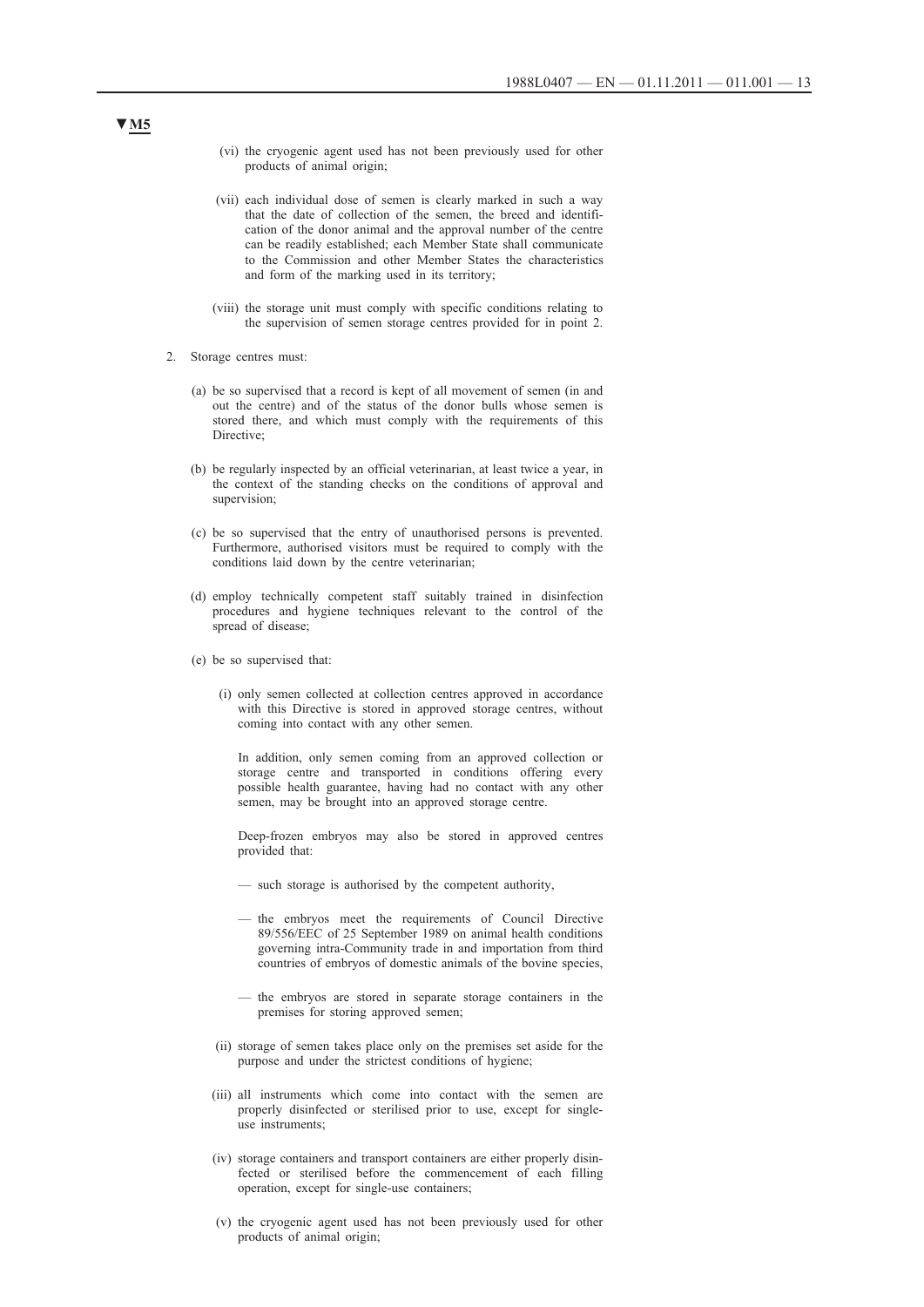(vi) each individual dose of semen is clearly marked in such a way that the date of collection of the semen, the breed and identification of the donor animal and the approval number of the collection centre can be readily established; each Member State shall communicate to the Commission and other Member States the characteristics and form of the marking used in its territory.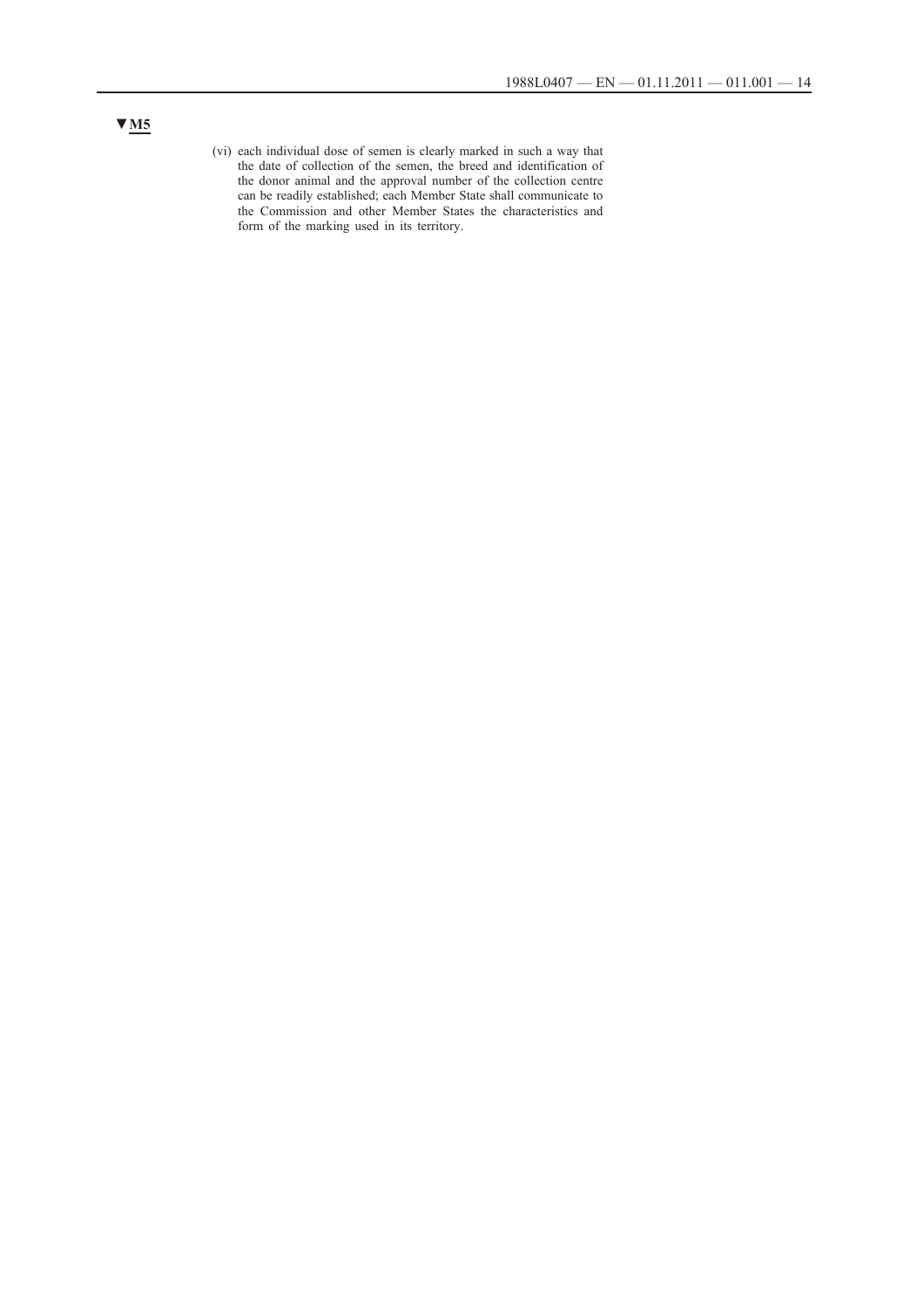### *ANNEX B*

### CHAPTER I

#### **CONDITIONS APPLYING TO THE MOVEMENT OF ANIMALS INTO APPROVED SEMEN COLLECTION CENTRES**

- 1. For all bovine animals admitted to a semen collection centre the following requirements shall apply:
	- (a) they must have been subjected to a period of quarantine of at least 28 days in accommodation specifically approved for the purpose by the competent authority of the Member State, and where only other cloven-hoofed animals having at least the same health status are present;
	- (b) prior to their stay in the quarantine accommodation described in (a), they must have belonged to a herd which is officially tuberculosis free and officially brucellosis free in accordance with Directive 64/432/EEC. The animals shall not previously have been kept in a herd of a lower status;
	- (c) they must come from a herd officially free of enzootic bovine leukosis as defined in Directive 64/432/EEC, or have been produced by dams which have been subjected, with negative results, to a test carried out in accordance with Annex D (Chapter II) to Directive 64/432/EEC, after removal of the animals from their dam. In the case of animals derived by embryo transfer, 'dam' means the recipient of the embryo;

If this requirement cannot be fulfilled, the semen shall not be the subject of trade until the donor has reached the age of two years and has been tested in accordance with Chapter II.1(c) with a negative result;

- (d) within the 28 days preceding the period of quarantine specified in (a), they have been subjected to the following tests with negative results in each case, except for the BVD/MD antibody test mentioned in (v):
	- (i) for bovine tuberculosis, an intradermal tuberculin test carried out in accordance with the procedure laid down in Annex B to Directive 64/432/EEC;
	- (ii) for bovine brucellosis, a serological test carried out in accordance with the procedure described in Annex C to Directive 64/432/EEC;
	- (iii) for enzootic bovine leukosis, a serological test carried out in accordance with the procedure laid down in Annex D (Chapter II) to Directive 64/432/EEC;
	- (iv) for IBR/IPV, a serological test (whole virus) on a blood sample if the animals do not come from an IBR/IPV free herd as defined in Article 2.3.5.3. of the International Animal Health Code;
	- (v) for BVD/MD,
		- a virus isolation test or a test for virus antigen, and
		- a serological test to determine the presence or absence of antibodies.

### **▼M7**

The competent authority may give authorisation for the tests referred to in (d) to be carried out on samples collected in the quarantine station. In this case, the period of quarantine referred to in (a) may not commence before the date of sampling. However, should any of the tests listed in (d) prove positive, the animal concerned shall be immediately removed from the isolation unit. In the event of group isolation, the quarantine period referred to in (a) may not commence for the remaining animals until the animal which tested positive has been removed.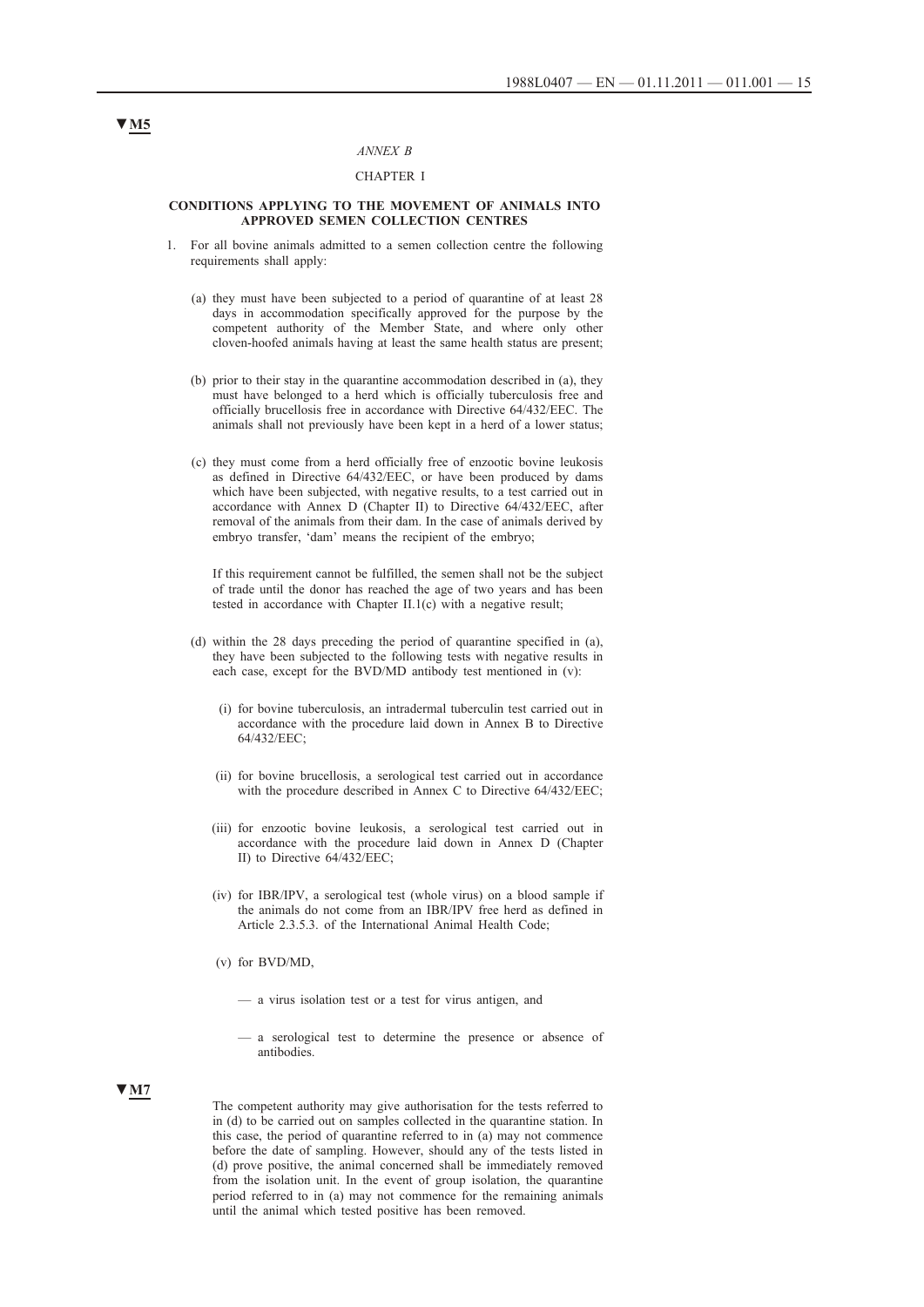- (e) within the period of quarantine specified in (a), and at least 21 days after being admitted to quarantine (at least seven days after being admitted to quarantine to search for *Campylobacter fetus* ssp. *venerealis* and *Trichomonas foetus*), they have been subjected to the following tests with negative results in each case, except for the BVD/MD antibody test (see point (iii) below):
	- (i) for bovine brucellosis, a serological test carried out in accordance with the procedure described in Annex C to Directive 64/432/EEC;
	- (ii) for IBR/IPV, a serological test (whole virus) on a blood sample;

If any animals test positive, these animals shall be removed immediately from the quarantine station and the other animals of the same group shall remain in quarantine and be retested, with negative results, not less than 21 days after removal of the positive animal(s).

- (iii) for BVD/MD,
	- a virus isolation test or a test for virus antigen, and
	- a serological test to determine the presence or absence of antibodies.

Any animal (seronegative or seropositive) may only be allowed entry to the semen collection facilities if no sero-conversion occurs in animals which tested seronegative before entry into the quarantine station.

If sero-conversion occurs, all animals that remain seronegative shall be kept in quarantine over a prolonged time, until there is no more sero-conversion in the group for a period of three weeks. Serologically positive animals may be allowed entry into the semen collection facilities;

- (iv) for *Campylobacter fetus* ssp. *venerealis*:
	- in the case of animals less than six months old or kept since that age in a single sex group prior to quarantine, a single test on a sample of artificial vagina washings or preputial specimen;
	- in the case of animals aged six months or older that could have had contact with females prior to quarantine, a test three times at weekly intervals on a sample of artificial vagina washings or preputial specimen;
- (v) for *Trichomonas foetus*:
	- in the case of animals less than six months old or kept since that age in a single sex group prior to quarantine, a single test on a sample of preputial specimen;
	- in the case of animals aged six months or older that could have had contact with females prior to quarantine, a test three times at weekly intervals on a sample of preputial specimen.

If any of the above tests is positive, the animal must be removed forthwith from the isolation accommodation. In the case of group isolation, the competent authority must take all necessary measures to re-establish the eligibility of the remaining animals for entry into the collection centre in accordance with the Annex.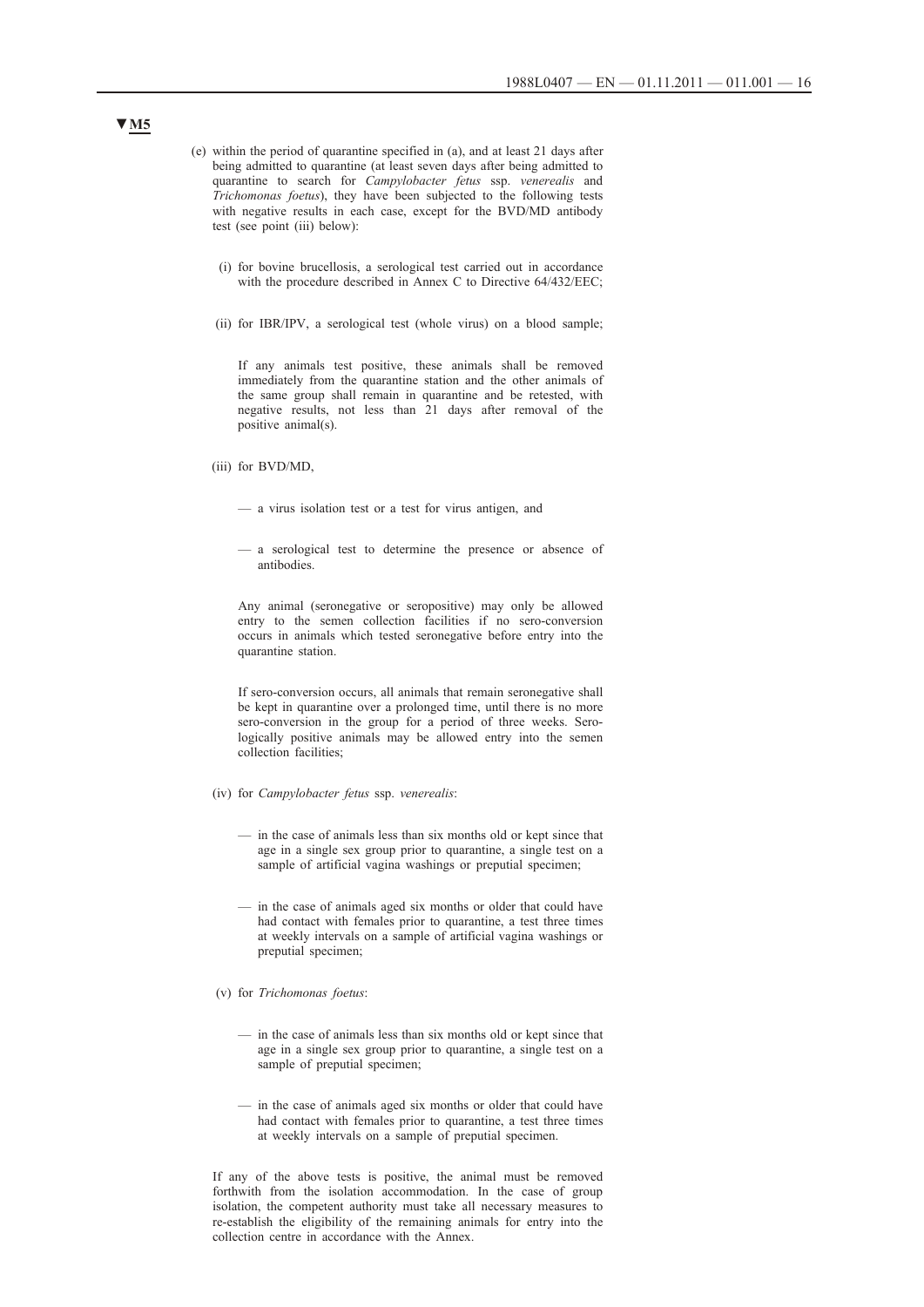- (f) prior to the initial dispatch of semen from BVD/MD serologically positive bulls, a semen sample from each animal shall be subjected to a virus isolation or virus antigen ELISA test for BVD/MD. In the event of a positive result, the bull shall be removed from the centre and all of its semen destroyed.
- 2. All tests must be carried out in a laboratory approved by the Member State.
- 3. Animals may only be admitted to the semen collection centre with the express permission of the centre veterinarian. All movements, both in and out, must be recorded.
- 4. No animal admitted to the semen collection centre may show any clinical sign of disease on the day of admission. All animals must, without prejudice to paragraph 5, have come from isolation accommodation, as referred to in paragraph 1(a), which on the day of consignment officially fulfils the following conditions:
	- (a) is situated in the centre of an area of 10 kilometres radius in which there has been no case of foot-and-mouth disease for at least 30 days;
	- (b) has for at least three months been free from foot-and-mouth disease and brucellosis;
	- (c) has for at least 30 days been free from those bovine diseases which are compulsorily notifiable in accordance with Annex E to Directive 64/432/EEC.
- 5. Provided that the conditions laid down in paragraph 4 are satisfied and the routine tests referred to in Chapter II have been carried out during the previous 12 months, animals may be transferred from one approved semen collection centre to another of equal health status, without isolation or testing if transfer is direct. The animal in question must not come into direct or indirect contact with cloven-hoofed animals of a lower health status and the means of transport used must have been disinfected before use. If the movement from one semen collection centre to another takes place between Member States it must take place in accordance with Directive 64/432/EEC.

#### CHAPTER II

#### **ROUTINE TESTS WHICH MUST BE APPLIED TO ALL BOVINE ANIMALS IN AN APPROVED SEMEN COLLECTION CENTRE**

- 1. All bovine animals kept at an approved semen collection centre must be subjected at least once a year to the following tests, with negative results:
	- (a) for bovine tuberculosis, an intradermal tuberculin test, carried out in accordance with the procedure laid down in Annex B to Directive 64/432/EEC;
	- (b) for bovine brucellosis, a serological test carried out in accordance with the procedure described in Annex C to Directive 64/432/EEC;
	- (c) for enzootic bovine leukosis, a serological test carried out in accordance with the procedure described in Annex D (Chapter II) to Directive 64/432/EEC;
	- (d) for IBR/IPV, a serological test (whole virus) on a blood sample;
	- (e) for BVD/MD, a serological antibody which is applied only to seronegative animals;

Should an animal become serologically positive, every ejaculate of that animal collected since the last negative test shall be either discarded or tested for virus with negative results.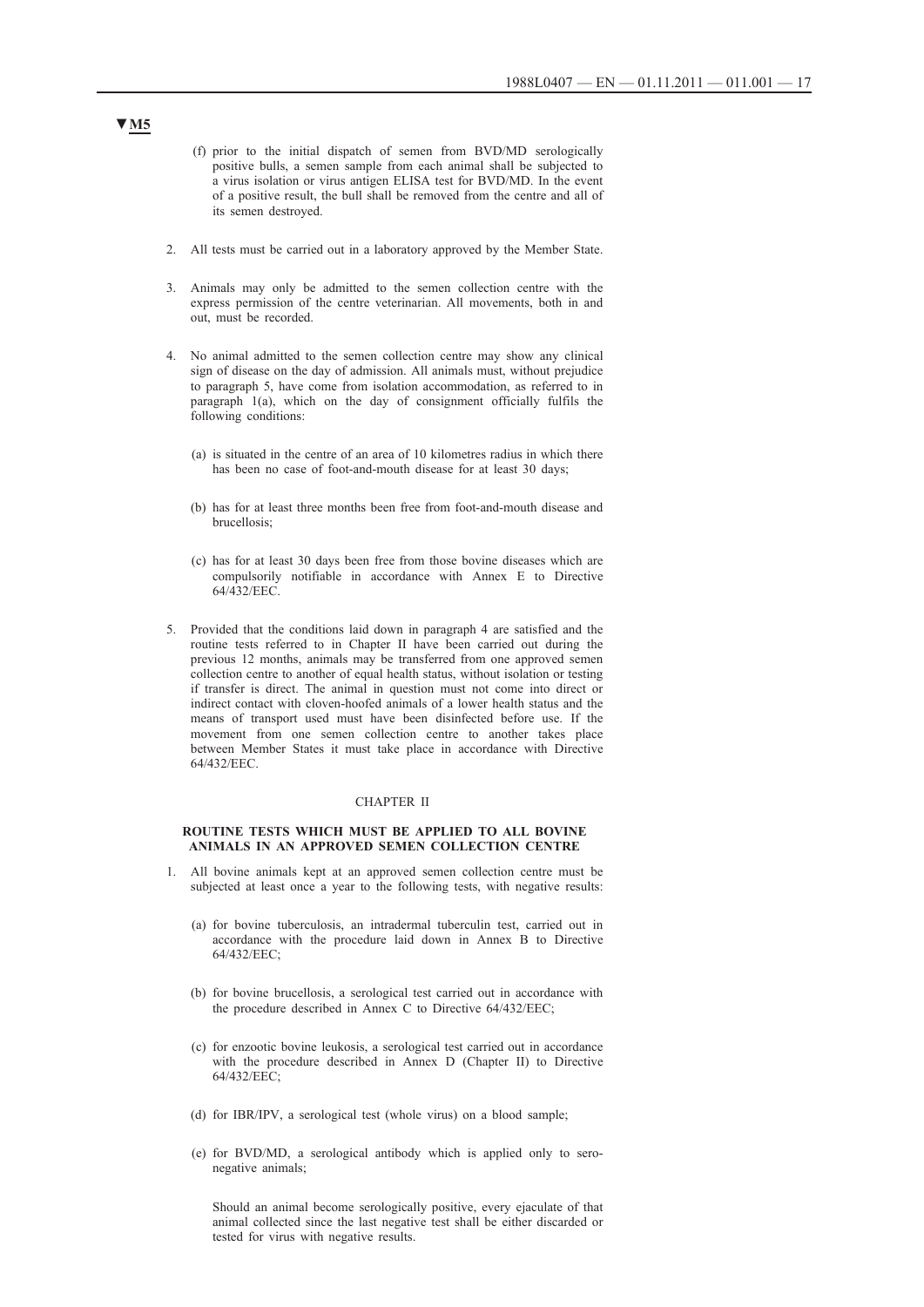- (f) for *Campylobacter fetus* ssp. *venerealis*, a test on a sample of preputial specimen. Only bulls on semen production or having contact with bulls on semen production need to be tested. Bulls returning to collection after a lay-off of more than six months shall be tested not more than 30 days prior to resuming production;
- (g) for *Trichomonas foetus*, a test on a sample of preputial specimen. Only bulls on semen production or having contact with bulls on semen production need to be tested. Bulls returning to collection after a layoff of more than six months shall be tested not more than 30 days prior to resuming production.
- 2. All tests must be carried out in a laboratory approved by the Member State.
- 3. If any of the above tests is positive, the animal must be isolated and the semen collected from it since the last negative test may not be the subject of intra-Community trade with the exception, for BVD/MD, of semen from every ejaculate which has been tested BVD/MD virus negative.

Semen collected from all other animals at the centre since the date when the positive test was carried out shall be held in separate storage and may not be the subject of intra-Community trade until the health status of the centre has been restored.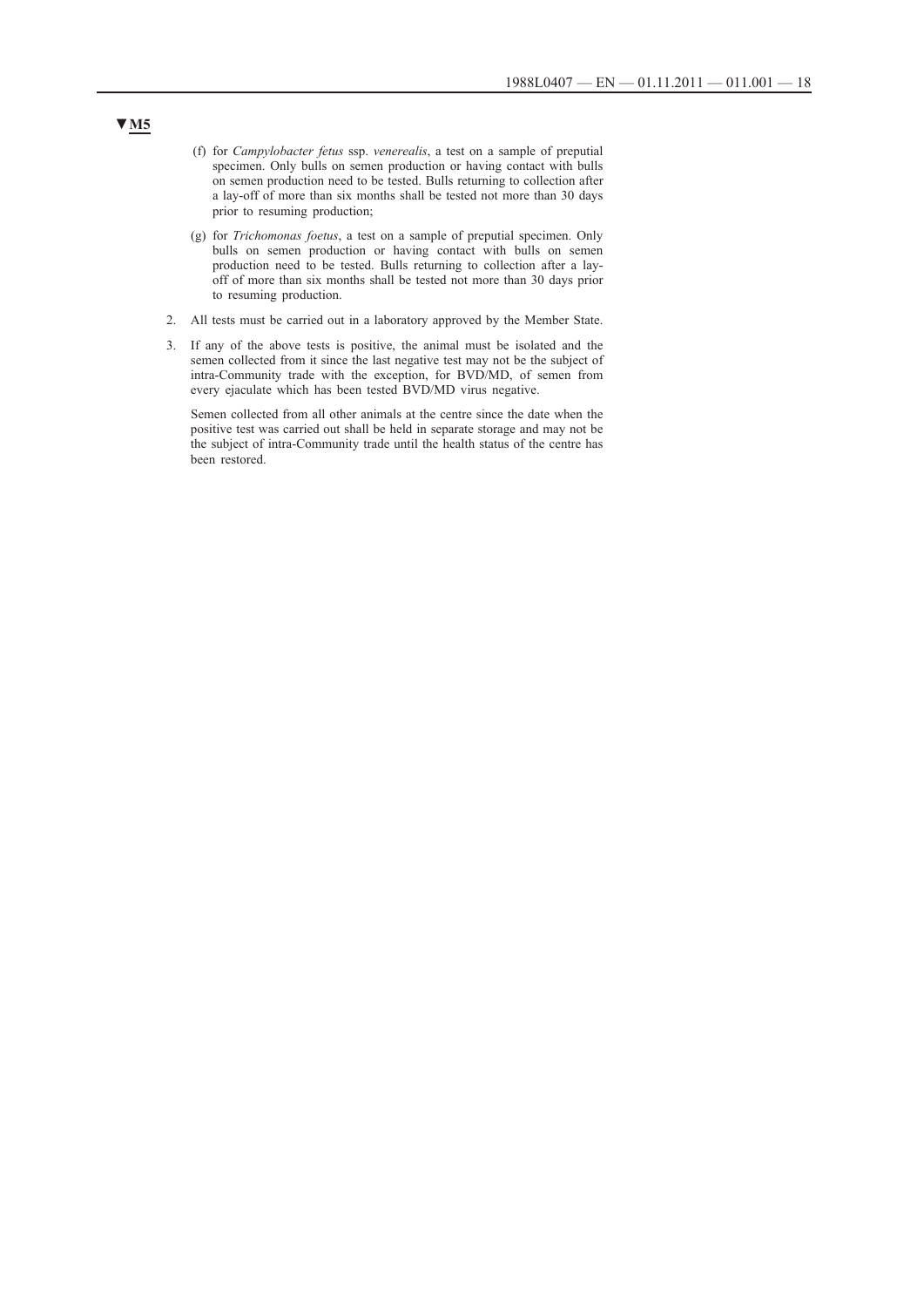#### *ANNEX C*

#### **CONDITIONS WHICH SEMEN FOR INTRA-COMMUNITY TRADE OR IMPORTED INTO THE COMMUNITY MUST SATISFY**

- 1. Semen must be obtained from animals which:
	- (a) show no clinical signs of disease on the day the semen is collected;
	- (b) (i) have not been vaccinated against foot-and-mouth disease during the 12 months prior to collection, or
		- (ii) have been vaccinated against foot-and-mouth disease during the 12 months prior to collection, in which case 5 % (with a minimum of five straws) of each collection shall be submitted to a virus isolation test for foot-and-mouth disease with negative results;
	- (c) have not been vaccinated against foot-and-mouth disease within 30 days immediately prior to collection;
	- (d) have been kept at an approved semen collection centre for a continuous period of at least 30 days immediately prior to the collection of the semen in the case of collections of fresh semen;
	- (e) are not allowed to serve naturally;
	- (f) are kept in semen collection centres which have been free from foot-andmouth disease for at least three months prior to collection of the semen and 30 days after collection or, in the case of fresh semen, until the date of dispatch, and which are situated in the centre of an area of 10 kilometres radius in which there has been no case of foot-and-mouth disease for at least 30 days;
	- (g) have been kept in semen collection centres which, during the period commencing 30 days prior to collection and ending 30 days after collection of the semen or, in the case of fresh semen, until the date of dispatch, have been free from those bovine diseases which are compulsorily notifiable in accordance with Annex E(I) to Directive 64/432/EEC.
- 2. Antibiotics as listed below must be added to produce these concentrations in the final diluted semen:

not less than:

- 500 μg streptomycin per ml final dilution,
- 500 IU penicillin per ml final dilution,
- 150 μg lincomycin per ml final dilution,
- 300 μg spectinomycin per ml final dilution.

An alternative combination of antibiotics with an equivalent effect against campylobacters, leptospires and mycoplasmas may be used.

Immediately after their addition the diluted semen must be kept at a temperature of at least 5 °C for a period of not less than 45 minutes.

- 3. Semen for intra-Community trade must:
	- (a) be stored in approved conditions for a minimum period of 30 days prior to dispatch. This requirement shall not apply to fresh semen.
	- (b) be transported to the Member State of destination in containers which have been cleaned and disinfected or sterilised before use and which have been sealed and numbered prior to dispatch from the approved storage facilities.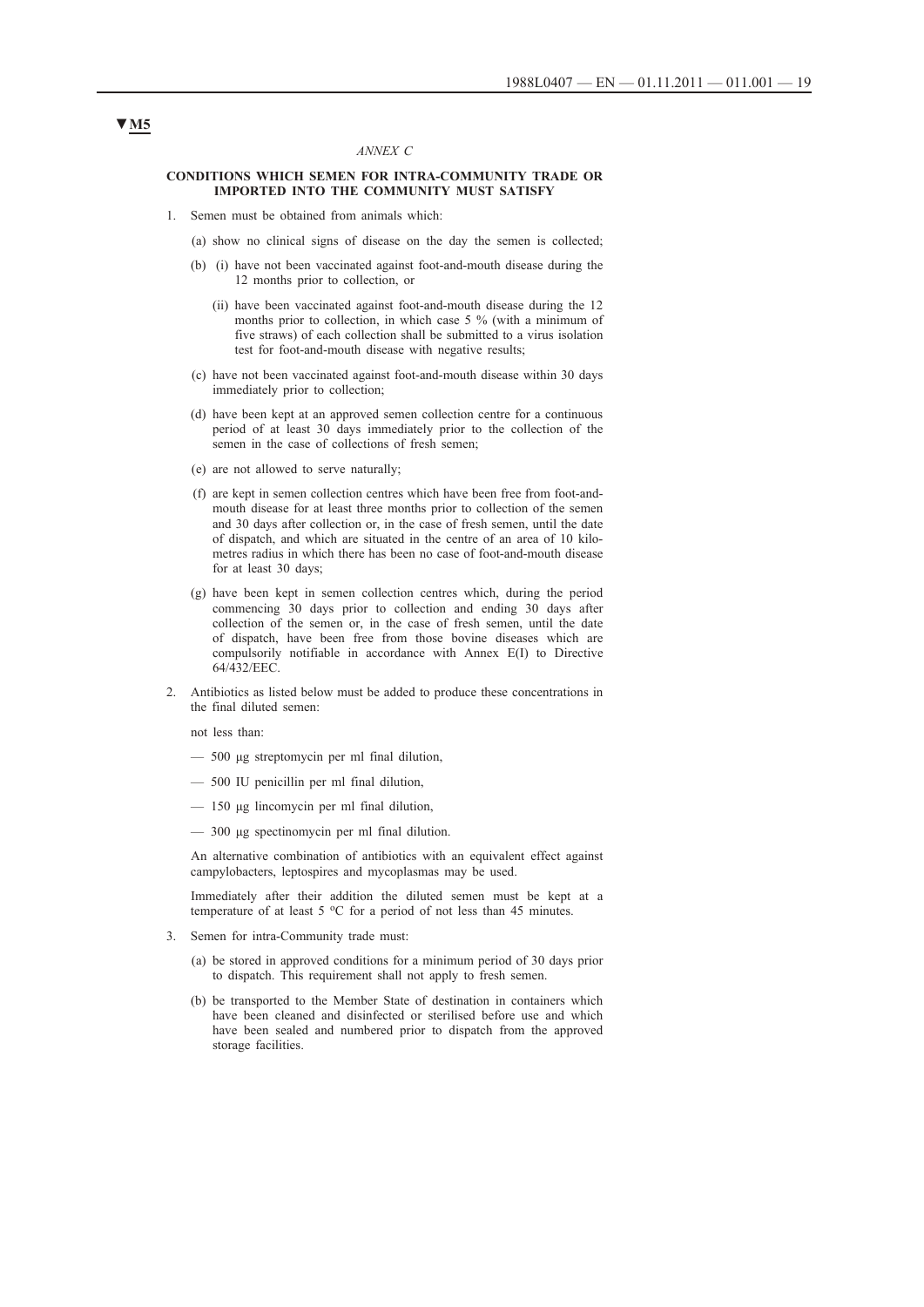#### *ANNEX D*

### **MODEL ANIMAL HEALTH CERTIFICATES FOR TRADE WITHIN THE UNION**

### *ANNEX D1*

**Model of animal health certificate applicable to trade within the Union in semen of domestic**  animals of the bovine species collected, processed and stored in accordance with Council **Directive 88/407/EEC, as amended by Directive 2003/43/EC, dispatched from a semen collection centre where the semen was collected**

### **EUROPEAN UNION**

Intra trade certificate

|                                          | I.1. Consignor                                       |                                                                    |                                |                            |      |       |                                              | I.2. Certificate reference No                     |                    | I.2.a. Local reference No            |          |
|------------------------------------------|------------------------------------------------------|--------------------------------------------------------------------|--------------------------------|----------------------------|------|-------|----------------------------------------------|---------------------------------------------------|--------------------|--------------------------------------|----------|
|                                          | Name                                                 |                                                                    |                                |                            |      |       |                                              | I.3. Central competent authority                  |                    |                                      |          |
|                                          | Address                                              |                                                                    |                                |                            |      |       |                                              |                                                   |                    |                                      |          |
|                                          |                                                      | Postcode<br>I.5. Consignee                                         |                                |                            |      |       |                                              | I.4. Local competent authority                    |                    |                                      |          |
|                                          |                                                      |                                                                    |                                |                            |      |       |                                              |                                                   |                    |                                      |          |
|                                          | Name                                                 |                                                                    |                                |                            |      |       |                                              |                                                   |                    |                                      |          |
|                                          | Address                                              |                                                                    |                                |                            |      | 1.7.  |                                              |                                                   |                    |                                      |          |
|                                          | Postcode                                             |                                                                    |                                |                            |      |       |                                              |                                                   |                    |                                      |          |
|                                          | I.8. Country of<br>origin                            |                                                                    | ISO code                       | I.9. Region of<br>origin   | Code |       | I.10. Country of<br>destination              |                                                   | <b>ISO</b><br>code | 1.11. Region of<br>destination       | Code     |
| Part I: Details of consignment presented | I.12. Place of origin<br>Name<br>Address<br>Postcode | Semen centre $\square$                                             |                                | Approval number            |      |       | Name<br>Address<br>Postcode                  | I.13. Place of destination<br>Semen centre $\Box$ |                    | Holding $\square$<br>Approval number |          |
|                                          | 1.14.                                                |                                                                    |                                |                            |      | 1.15. |                                              |                                                   |                    |                                      |          |
|                                          |                                                      | I.16. Means of transport                                           |                                |                            |      | 1.17. |                                              |                                                   |                    |                                      |          |
|                                          |                                                      | Aeroplane $\square$<br>Road vehicle $\Pi$<br>Identification        | Ship $\square$<br>Other $\Box$ | Railway wagon $\square$    |      |       |                                              |                                                   |                    |                                      |          |
|                                          |                                                      | I.18. Description of commodity                                     |                                |                            |      |       |                                              |                                                   |                    | I.19. Commodity code (HS code)       |          |
|                                          |                                                      |                                                                    |                                |                            |      |       |                                              |                                                   |                    | 05 11 10                             |          |
|                                          |                                                      |                                                                    |                                |                            |      |       |                                              |                                                   |                    | I.20. Quantity                       |          |
|                                          | Ambient $\square$                                    | I.21. Temperature of products                                      |                                | Chilled $\square$          |      |       | Frozen $\square$                             |                                                   |                    | I.22. Number of packages             |          |
|                                          |                                                      | I.23. Seal/Container No                                            |                                |                            |      |       |                                              |                                                   |                    | I.24. Type of packaging              |          |
|                                          |                                                      | I.25. Commodities certified for:<br>Artificial reproduction $\Box$ |                                |                            |      |       |                                              |                                                   |                    |                                      |          |
|                                          |                                                      | 1.26. Transit through third country [                              |                                |                            |      |       |                                              | 1.27. Transit through Member States $\Box$        |                    |                                      |          |
|                                          | Exit point<br>Entry point                            | Third country                                                      |                                | ISO code<br>Code<br>BIP No |      |       | Member State<br>Member State<br>Member State |                                                   |                    | ISO code<br>ISO code<br>ISO code     |          |
|                                          | I.28. Export                                         |                                                                    | $\Box$                         |                            |      | 1.29. |                                              |                                                   |                    |                                      |          |
|                                          | Exit point                                           | Third country                                                      | ISO code<br>Code               |                            |      |       |                                              |                                                   |                    |                                      |          |
|                                          | 1.30.                                                |                                                                    |                                |                            |      |       |                                              |                                                   |                    |                                      |          |
|                                          |                                                      | 1.31. Identification of the commodities                            |                                |                            |      |       |                                              |                                                   |                    |                                      |          |
|                                          |                                                      | Species<br>(Scientific name)                                       | <b>Breed</b>                   | Donor identity             |      |       | Date of collection                           |                                                   |                    | Approval number of the centre        | Quantity |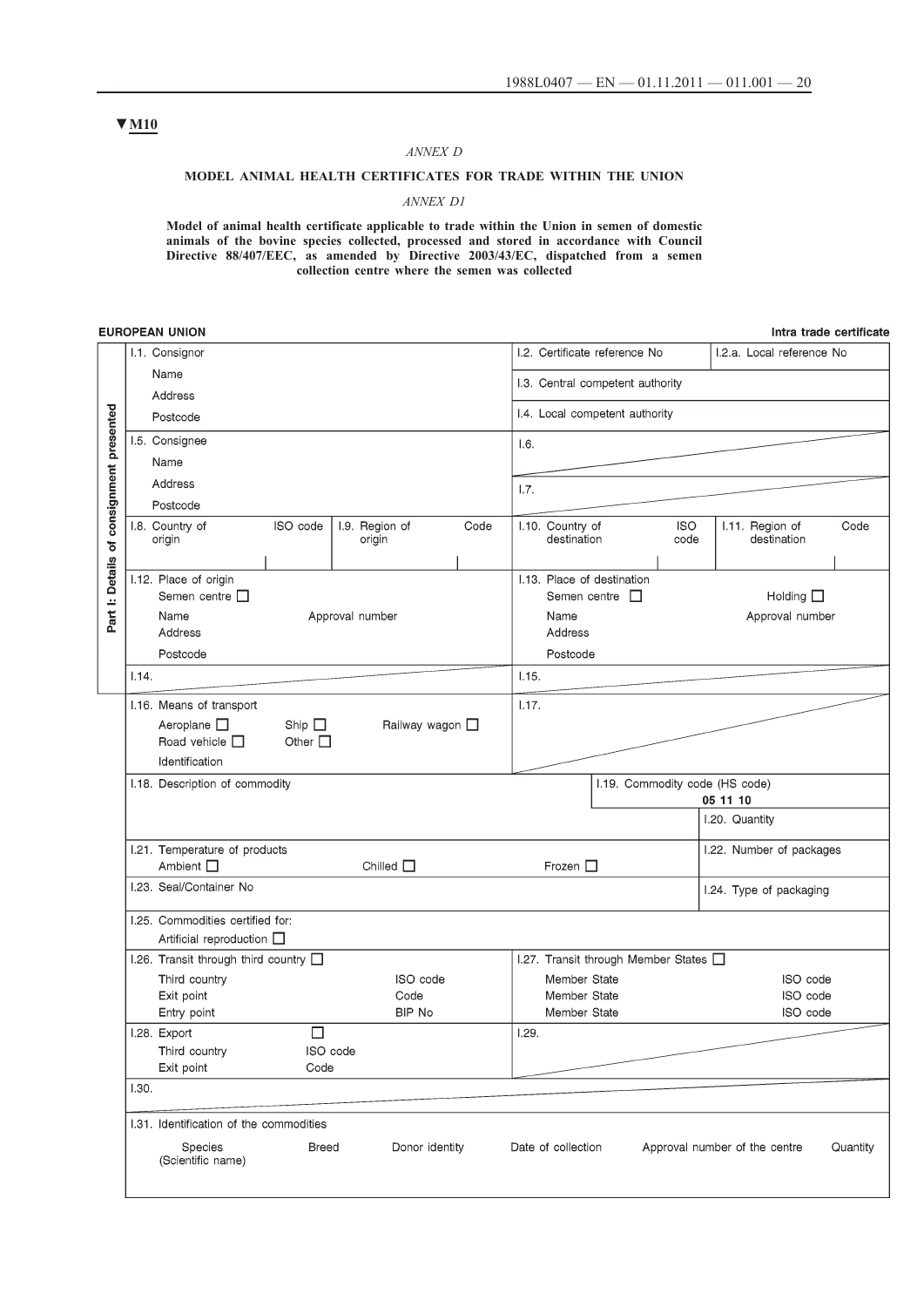# $\Psi$  M<sub>10</sub>

|                                                                                                                                                                                                                                                                                                                       | <b>EUROPEAN UNION</b><br>Bovine semen - D1                                                                                                                                     |                        |                                                                                                                                                                                                                  |                                |       |  |  |
|-----------------------------------------------------------------------------------------------------------------------------------------------------------------------------------------------------------------------------------------------------------------------------------------------------------------------|--------------------------------------------------------------------------------------------------------------------------------------------------------------------------------|------------------------|------------------------------------------------------------------------------------------------------------------------------------------------------------------------------------------------------------------|--------------------------------|-------|--|--|
|                                                                                                                                                                                                                                                                                                                       | Π.                                                                                                                                                                             |                        | Health information                                                                                                                                                                                               | II.a. Certificate reference No | II.b. |  |  |
|                                                                                                                                                                                                                                                                                                                       | II.1                                                                                                                                                                           |                        | Animal Health Attestation                                                                                                                                                                                        |                                |       |  |  |
|                                                                                                                                                                                                                                                                                                                       |                                                                                                                                                                                |                        | I, the undersigned official veterinarian, hereby certify that:                                                                                                                                                   |                                |       |  |  |
|                                                                                                                                                                                                                                                                                                                       |                                                                                                                                                                                | II.1.                  | The semen described above:                                                                                                                                                                                       |                                |       |  |  |
|                                                                                                                                                                                                                                                                                                                       |                                                                                                                                                                                | II.1.1.                | was collected, processed and stored in a semen collection centre (2) approved and supervised by the competent authority in<br>accordance with Chapter I(1) and Chapter II(1) of Annex A to Directive 88/407/EEC; |                                |       |  |  |
|                                                                                                                                                                                                                                                                                                                       |                                                                                                                                                                                | II.1.2.                | was collected from bulls, which:                                                                                                                                                                                 |                                |       |  |  |
|                                                                                                                                                                                                                                                                                                                       | II.1.2.1. meet the requirements of Chapters I and II of Annex B to Directive 88/407/EEC,                                                                                       |                        |                                                                                                                                                                                                                  |                                |       |  |  |
| Part II: Certification                                                                                                                                                                                                                                                                                                |                                                                                                                                                                                |                        | $(1)$ either $(1.1.2.2.$ [have not been vaccinated against foot-and-mouth disease within 12 months prior to collection;]                                                                                         |                                |       |  |  |
| $(^1)$ or<br>II.1.2.2. [have been vaccinated against foot-and-mouth disease less than 12 months and more than 30 days prior to the collection, and<br>5 % of doses of semen of each collection, with a minimum of 5 straws, have been submitted to a virus isolation test for<br>by the Member State of destination;] |                                                                                                                                                                                |                        |                                                                                                                                                                                                                  |                                |       |  |  |
|                                                                                                                                                                                                                                                                                                                       |                                                                                                                                                                                | II.1.3.                | was collected, processed, stored and transported under conditions which comply with the standards laid down in Annex C to<br>Directive 88/407/EEC:                                                               |                                |       |  |  |
|                                                                                                                                                                                                                                                                                                                       |                                                                                                                                                                                |                        | $\text{II.1.4.}$ was stored in approved conditions for a minimum period of 30 days immediately following collection (4).                                                                                         |                                |       |  |  |
|                                                                                                                                                                                                                                                                                                                       | <b>Notes</b>                                                                                                                                                                   |                        |                                                                                                                                                                                                                  |                                |       |  |  |
|                                                                                                                                                                                                                                                                                                                       | Part I:                                                                                                                                                                        |                        |                                                                                                                                                                                                                  |                                |       |  |  |
|                                                                                                                                                                                                                                                                                                                       | Box 1.12.: place of origin shall correspond to the semen collection centre (as defined in Article 2(b) first indent of Directive 88/407/EEC) where the<br>semen was collected. |                        |                                                                                                                                                                                                                  |                                |       |  |  |
|                                                                                                                                                                                                                                                                                                                       |                                                                                                                                                                                |                        | Box 1.13.: place of destination shall correspond to the semen collection or storage centre (as defined in Article 2(b) of Directive 88/407/EEC), or to<br>the holding of semen destination.                      |                                |       |  |  |
|                                                                                                                                                                                                                                                                                                                       |                                                                                                                                                                                |                        | Box 1.23.: identification of container and seal number shall be indicated.                                                                                                                                       |                                |       |  |  |
|                                                                                                                                                                                                                                                                                                                       |                                                                                                                                                                                |                        | Box 1.31.: donor identity shall correspond to the official identification of the animal.                                                                                                                         |                                |       |  |  |
|                                                                                                                                                                                                                                                                                                                       |                                                                                                                                                                                |                        | date of collection shall be indicated in the following format: dd/mm/yyyy.                                                                                                                                       |                                |       |  |  |
|                                                                                                                                                                                                                                                                                                                       |                                                                                                                                                                                |                        | approval number of the centre shall correspond to the approval number of the semen centre indicated in Box 1.12. where the semen<br>was collected.                                                               |                                |       |  |  |
|                                                                                                                                                                                                                                                                                                                       | Part II:                                                                                                                                                                       |                        |                                                                                                                                                                                                                  |                                |       |  |  |
|                                                                                                                                                                                                                                                                                                                       | (1) Delete as appropriate.                                                                                                                                                     |                        |                                                                                                                                                                                                                  |                                |       |  |  |
|                                                                                                                                                                                                                                                                                                                       |                                                                                                                                                                                |                        | (2) Only semen collection centres listed in accordance with Article 5(2) of Council Directive 88/407/EEC on the Commission website:                                                                              |                                |       |  |  |
|                                                                                                                                                                                                                                                                                                                       |                                                                                                                                                                                |                        | http://ec.europa.eu/food/animal/approved_establishments/establishments_vet_field_en.htm                                                                                                                          |                                |       |  |  |
|                                                                                                                                                                                                                                                                                                                       |                                                                                                                                                                                |                        | $(3)$ Name of the laboratory.                                                                                                                                                                                    |                                |       |  |  |
|                                                                                                                                                                                                                                                                                                                       |                                                                                                                                                                                |                        | (4) May be deleted for fresh semen.                                                                                                                                                                              |                                |       |  |  |
|                                                                                                                                                                                                                                                                                                                       |                                                                                                                                                                                |                        | - The colour of the stamp and signature must be different from that of the other particulars in the certificate.                                                                                                 |                                |       |  |  |
| Official veterinarian or official inspector                                                                                                                                                                                                                                                                           |                                                                                                                                                                                |                        |                                                                                                                                                                                                                  |                                |       |  |  |
|                                                                                                                                                                                                                                                                                                                       |                                                                                                                                                                                |                        | Name (in capital letters):                                                                                                                                                                                       | Qualification and title:       |       |  |  |
|                                                                                                                                                                                                                                                                                                                       |                                                                                                                                                                                | Local veterinary unit: |                                                                                                                                                                                                                  | LVU No:                        |       |  |  |
|                                                                                                                                                                                                                                                                                                                       | Date:                                                                                                                                                                          |                        |                                                                                                                                                                                                                  | Signature:                     |       |  |  |
|                                                                                                                                                                                                                                                                                                                       | Stamp:                                                                                                                                                                         |                        |                                                                                                                                                                                                                  |                                |       |  |  |
|                                                                                                                                                                                                                                                                                                                       |                                                                                                                                                                                |                        |                                                                                                                                                                                                                  |                                |       |  |  |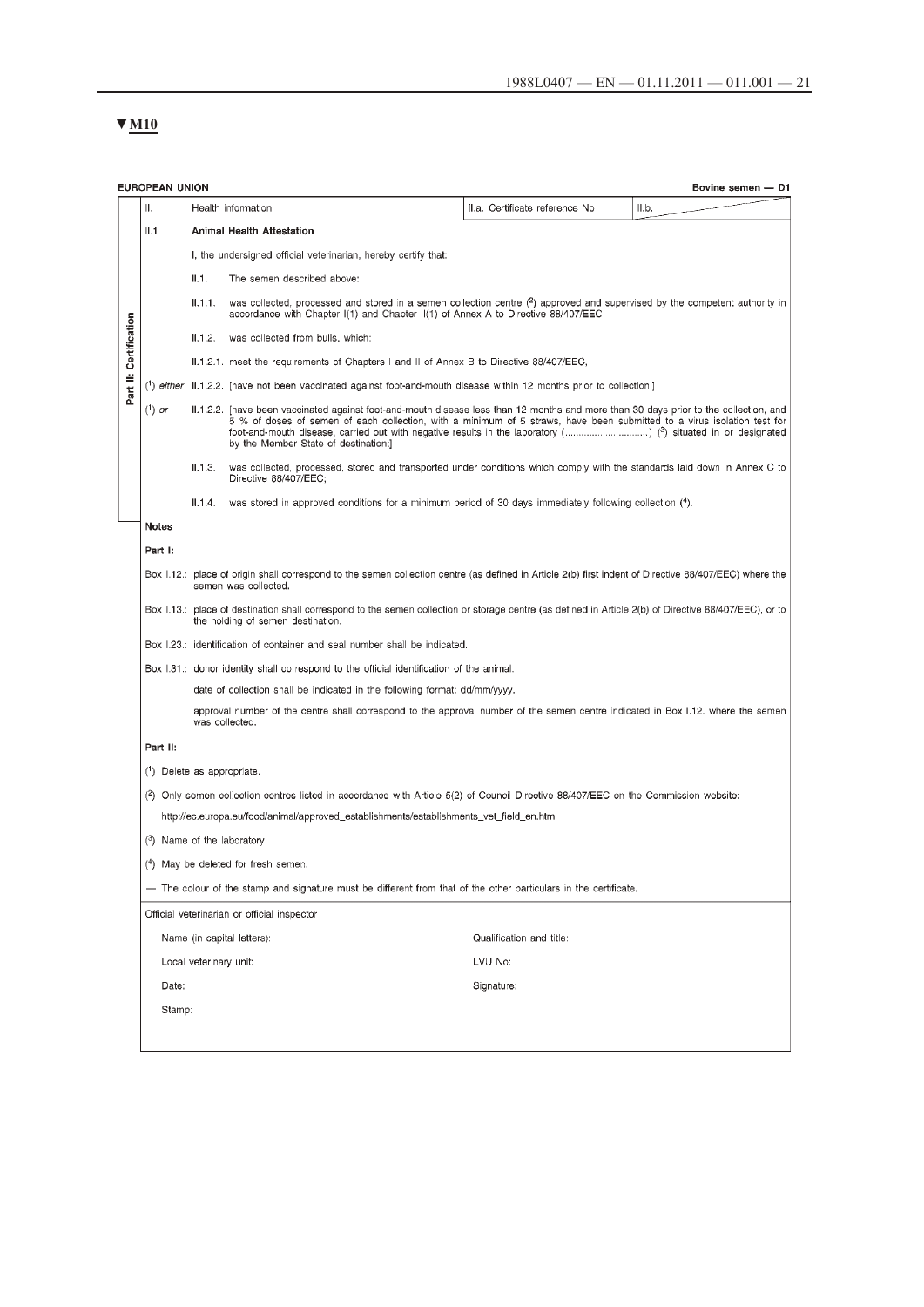### **▼M10**

#### *ANNEX D2*

**Model of animal health certificate applicable from 1 January 2005 to trade within the Union in stocks of semen collected, processed and stored before 31 December 2004 in conformity with the provisions of Council Directive 88/407/EEC, applying until 1 July 2004 and traded after that date in accordance with Article 2(2) of Directive 2003/43/EC, dispatched from a semen collection centre where the semen was collected**

|                          | EUROPEAN UNION                                                             | Intra trade certificate                                                                         |  |  |
|--------------------------|----------------------------------------------------------------------------|-------------------------------------------------------------------------------------------------|--|--|
|                          | I.1. Consignor                                                             | I.2.a. Local reference No<br>I.2. Certificate reference No                                      |  |  |
|                          | Name                                                                       | I.3. Central competent authority                                                                |  |  |
|                          | Address                                                                    |                                                                                                 |  |  |
|                          | Postcode                                                                   | I.4. Local competent authority                                                                  |  |  |
|                          | I.5. Consignee                                                             | 1.6.                                                                                            |  |  |
|                          | Name                                                                       |                                                                                                 |  |  |
|                          | Address                                                                    | 1.7.                                                                                            |  |  |
|                          | Postcode                                                                   |                                                                                                 |  |  |
| of consignment presented | I.9. Region of origin Code<br>I.8. Country of origin<br><b>ISO</b><br>code | I.10. Country of<br><b>ISO</b><br>I.11. Region of<br>Code<br>destination<br>code<br>destination |  |  |
|                          | I.12. Place of origin                                                      | I.13. Place of destination                                                                      |  |  |
| Part I: Details          | Semen centre □                                                             | Semen centre $\square$<br>Holding $\square$                                                     |  |  |
|                          | Name<br>Approval number<br>Address                                         | Name<br>Approval number                                                                         |  |  |
|                          |                                                                            | Address                                                                                         |  |  |
|                          | Postcode                                                                   | Postcode                                                                                        |  |  |
|                          | 1.14.                                                                      | 1.15                                                                                            |  |  |
|                          | I.16. Means of transport                                                   | 1.17.                                                                                           |  |  |
|                          | Aeroplane $\square$<br>Ship $\Box$<br>Railway wagon $\square$              |                                                                                                 |  |  |
|                          | Road vehicle $\Box$<br>Other $\Box$                                        |                                                                                                 |  |  |
|                          | Identification                                                             |                                                                                                 |  |  |
|                          | I.18. Description of commodity                                             | 1.19. Commodity code (HS code)<br>05 11 10                                                      |  |  |
|                          |                                                                            |                                                                                                 |  |  |
|                          |                                                                            | I.20. Quantity                                                                                  |  |  |
|                          | 1.21. Temperature of products                                              | I.22. Number of packages                                                                        |  |  |
|                          | Ambient $\Box$<br>Chilled $\Box$                                           | Frozen $\Box$                                                                                   |  |  |
|                          | 1.23. Seal/Container No                                                    | I.24. Type of packaging                                                                         |  |  |
|                          | 1.25. Commodities certified for:                                           |                                                                                                 |  |  |
|                          | Artificial reproduction $\square$                                          |                                                                                                 |  |  |
|                          | 1.26. Transit through third country [                                      | 1.27. Transit through Member States [                                                           |  |  |
|                          | Third country<br>ISO code                                                  | Member State<br>ISO code                                                                        |  |  |
|                          | Exit point<br>Code<br>BIP No<br>Entry point                                | Member State<br>ISO code<br>Member State<br>ISO code                                            |  |  |
|                          | П<br>I.28. Export                                                          | 1.29.                                                                                           |  |  |
|                          | Third country<br>ISO code                                                  |                                                                                                 |  |  |
|                          | Exit point<br>Code                                                         |                                                                                                 |  |  |
|                          | 1.30.                                                                      |                                                                                                 |  |  |
|                          | 1.31. Identification of the commodities                                    |                                                                                                 |  |  |
|                          | Species<br>Donor identity<br>Breed<br>(Scientific name)                    | Quantity<br>Date of collection<br>Approval number of the<br>centre                              |  |  |
|                          |                                                                            |                                                                                                 |  |  |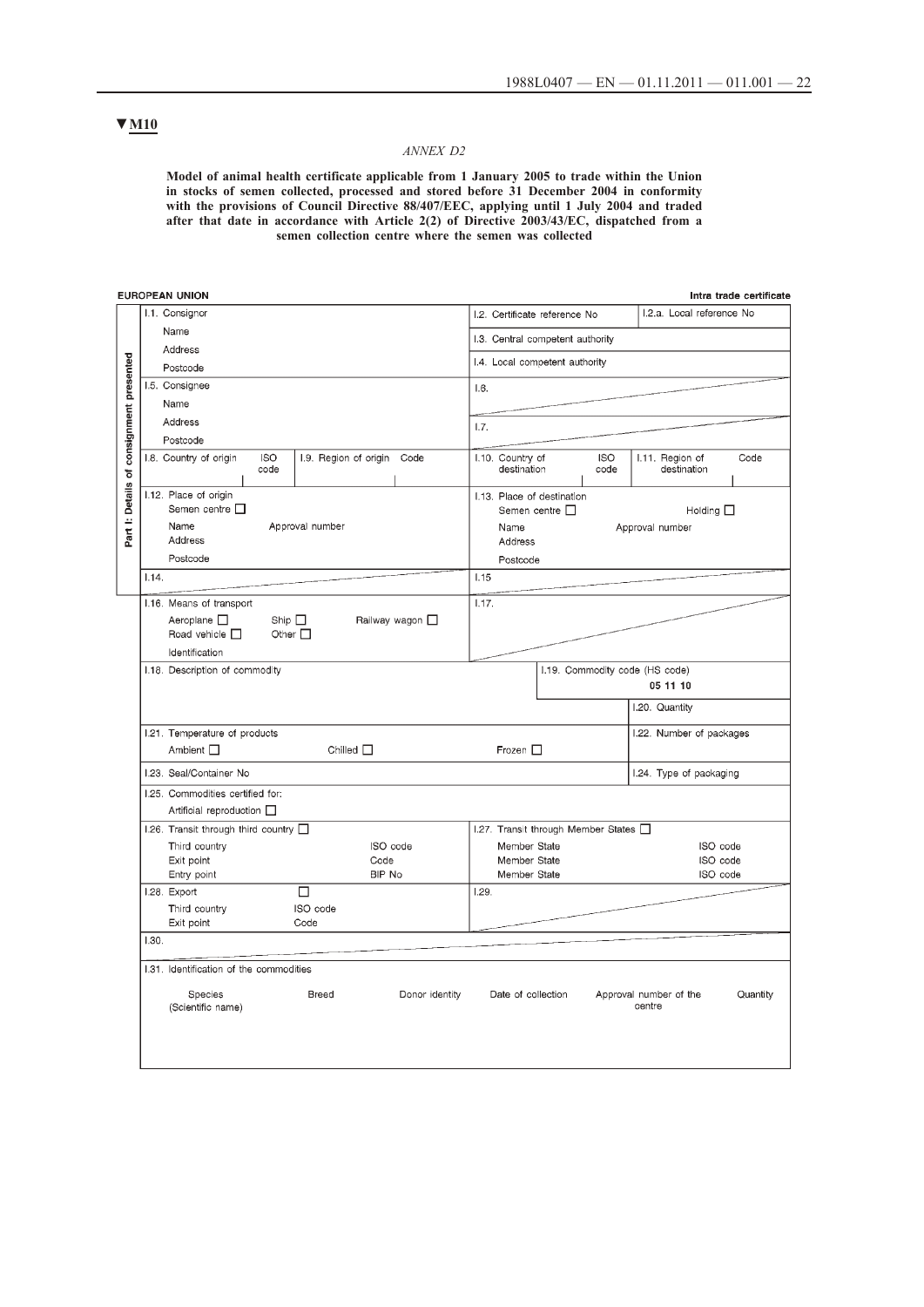# $\Psi$  M<sub>10</sub>

|                                                                                                                                                                                                                                                                                                   | <b>EUROPEAN UNION</b><br>Bovine semen - D2                                                                                                                                                                          |                                                                                                                                                                                                                                                                                                                                                                                                                                                                                                                                                                                                                                                                                                                                                                        |                                                                                                                                                                                                                                                                                      |       |  |  |  |  |  |  |
|---------------------------------------------------------------------------------------------------------------------------------------------------------------------------------------------------------------------------------------------------------------------------------------------------|---------------------------------------------------------------------------------------------------------------------------------------------------------------------------------------------------------------------|------------------------------------------------------------------------------------------------------------------------------------------------------------------------------------------------------------------------------------------------------------------------------------------------------------------------------------------------------------------------------------------------------------------------------------------------------------------------------------------------------------------------------------------------------------------------------------------------------------------------------------------------------------------------------------------------------------------------------------------------------------------------|--------------------------------------------------------------------------------------------------------------------------------------------------------------------------------------------------------------------------------------------------------------------------------------|-------|--|--|--|--|--|--|
|                                                                                                                                                                                                                                                                                                   | Ⅱ.                                                                                                                                                                                                                  | Health information                                                                                                                                                                                                                                                                                                                                                                                                                                                                                                                                                                                                                                                                                                                                                     | II.a. Certificate reference No                                                                                                                                                                                                                                                       | II.b. |  |  |  |  |  |  |
|                                                                                                                                                                                                                                                                                                   | II.1                                                                                                                                                                                                                | <b>Animal Health Attestation</b>                                                                                                                                                                                                                                                                                                                                                                                                                                                                                                                                                                                                                                                                                                                                       |                                                                                                                                                                                                                                                                                      |       |  |  |  |  |  |  |
|                                                                                                                                                                                                                                                                                                   |                                                                                                                                                                                                                     | I, the undersigned official veterinarian, hereby certify that:                                                                                                                                                                                                                                                                                                                                                                                                                                                                                                                                                                                                                                                                                                         |                                                                                                                                                                                                                                                                                      |       |  |  |  |  |  |  |
|                                                                                                                                                                                                                                                                                                   | II.1.1                                                                                                                                                                                                              | The semen described above was collected before the date of 31 December 2004 on a semen collection centre which:<br>(a) was approved under conditions laid down in Chapter I of Annex A to Directive 88/407/EEC;                                                                                                                                                                                                                                                                                                                                                                                                                                                                                                                                                        |                                                                                                                                                                                                                                                                                      |       |  |  |  |  |  |  |
|                                                                                                                                                                                                                                                                                                   |                                                                                                                                                                                                                     |                                                                                                                                                                                                                                                                                                                                                                                                                                                                                                                                                                                                                                                                                                                                                                        |                                                                                                                                                                                                                                                                                      |       |  |  |  |  |  |  |
|                                                                                                                                                                                                                                                                                                   |                                                                                                                                                                                                                     |                                                                                                                                                                                                                                                                                                                                                                                                                                                                                                                                                                                                                                                                                                                                                                        | (b) was operated and supervised under conditions laid down in Chapter II of Annex A to Directive 88/407/EEC.                                                                                                                                                                         |       |  |  |  |  |  |  |
|                                                                                                                                                                                                                                                                                                   | II.1.2                                                                                                                                                                                                              |                                                                                                                                                                                                                                                                                                                                                                                                                                                                                                                                                                                                                                                                                                                                                                        | At the time the semen described above was collected, all bovine animals at the semen collection centre:                                                                                                                                                                              |       |  |  |  |  |  |  |
| Part II: Certification                                                                                                                                                                                                                                                                            |                                                                                                                                                                                                                     | 88/407/EEC;                                                                                                                                                                                                                                                                                                                                                                                                                                                                                                                                                                                                                                                                                                                                                            | (a) came from herds and/or were born to dams which satisfy the conditions of points 1(b) and (c) in Chapter I of Annex B to Directive                                                                                                                                                |       |  |  |  |  |  |  |
|                                                                                                                                                                                                                                                                                                   |                                                                                                                                                                                                                     |                                                                                                                                                                                                                                                                                                                                                                                                                                                                                                                                                                                                                                                                                                                                                                        | (b) have, within the 30 days preceding the quarantine isolation period, undergone, with negative results:                                                                                                                                                                            |       |  |  |  |  |  |  |
|                                                                                                                                                                                                                                                                                                   |                                                                                                                                                                                                                     |                                                                                                                                                                                                                                                                                                                                                                                                                                                                                                                                                                                                                                                                                                                                                                        | — the tests referred to in points $1(d)(i)$ , (ii) and (iii) of Chapter I of Annex B to Directive 88/407/EEC, and,                                                                                                                                                                   |       |  |  |  |  |  |  |
|                                                                                                                                                                                                                                                                                                   |                                                                                                                                                                                                                     |                                                                                                                                                                                                                                                                                                                                                                                                                                                                                                                                                                                                                                                                                                                                                                        | a serum neutralisation test or ELISA test for infectious bovine <i>rhinotracheitis/infectious pustular vulvovaginitis</i> , and,                                                                                                                                                     |       |  |  |  |  |  |  |
|                                                                                                                                                                                                                                                                                                   | - a virus isolation test (fluorescent antibody test or immunoperoxidase test) for bovine viral diarrhoea, which in the case of an<br>animal less than 6 months of age has been deferred until that age was reached, |                                                                                                                                                                                                                                                                                                                                                                                                                                                                                                                                                                                                                                                                                                                                                                        |                                                                                                                                                                                                                                                                                      |       |  |  |  |  |  |  |
|                                                                                                                                                                                                                                                                                                   |                                                                                                                                                                                                                     | (c) have satisfied the quarantine isolation period of 30 days and have been subjected with the required negative results to the following<br>health tests:                                                                                                                                                                                                                                                                                                                                                                                                                                                                                                                                                                                                             |                                                                                                                                                                                                                                                                                      |       |  |  |  |  |  |  |
|                                                                                                                                                                                                                                                                                                   |                                                                                                                                                                                                                     |                                                                                                                                                                                                                                                                                                                                                                                                                                                                                                                                                                                                                                                                                                                                                                        | a serological test for brucellosis carried out in accordance with the procedure described in Annex C to Directive 64/432/EEC,                                                                                                                                                        |       |  |  |  |  |  |  |
|                                                                                                                                                                                                                                                                                                   |                                                                                                                                                                                                                     |                                                                                                                                                                                                                                                                                                                                                                                                                                                                                                                                                                                                                                                                                                                                                                        | either an immunofluorescent antibody test or a culture test for <i>Campylobacter fetus</i> infection on a sample of preputial material or<br>artificial vagina washings, or, in the case of a female animal, a vaginal mucus agglutination test,                                     |       |  |  |  |  |  |  |
|                                                                                                                                                                                                                                                                                                   |                                                                                                                                                                                                                     |                                                                                                                                                                                                                                                                                                                                                                                                                                                                                                                                                                                                                                                                                                                                                                        | - a microscopic examination and culture test for <i>Trichomonas foetus</i> on a sample of preputial material or artificial vagina washings,<br>or in case of a female animal a vaginal mucus agglutination test,                                                                     |       |  |  |  |  |  |  |
|                                                                                                                                                                                                                                                                                                   |                                                                                                                                                                                                                     | Annex B to Directive 88/407/EEC.                                                                                                                                                                                                                                                                                                                                                                                                                                                                                                                                                                                                                                                                                                                                       | (d) have undergone, at least once a year, with negative results, the routine tests referred to in points 1(a), (b) and (c) in Chapter II of                                                                                                                                          |       |  |  |  |  |  |  |
|                                                                                                                                                                                                                                                                                                   | II.1.3                                                                                                                                                                                                              | At the time the semen described above was collected,                                                                                                                                                                                                                                                                                                                                                                                                                                                                                                                                                                                                                                                                                                                   |                                                                                                                                                                                                                                                                                      |       |  |  |  |  |  |  |
|                                                                                                                                                                                                                                                                                                   |                                                                                                                                                                                                                     | fetus infection with negative results, and                                                                                                                                                                                                                                                                                                                                                                                                                                                                                                                                                                                                                                                                                                                             | (a) all female bovine animals in the centre have undergone, at least once a year, a vaginal mucus agglutination test for <i>Campylobacter</i>                                                                                                                                        |       |  |  |  |  |  |  |
| (b) all bulls used for semen production have undergone with negative result either an immunofluorescent antibody test or a culture test<br>for Campylobacter fetus infection on a sample of preputial material or artificial vagina washings carried out within 12 months prior to<br>collection. |                                                                                                                                                                                                                     |                                                                                                                                                                                                                                                                                                                                                                                                                                                                                                                                                                                                                                                                                                                                                                        |                                                                                                                                                                                                                                                                                      |       |  |  |  |  |  |  |
|                                                                                                                                                                                                                                                                                                   | II.1.4                                                                                                                                                                                                              |                                                                                                                                                                                                                                                                                                                                                                                                                                                                                                                                                                                                                                                                                                                                                                        | The semen described above was collected from bulls standing in a semen collection centre in which:                                                                                                                                                                                   |       |  |  |  |  |  |  |
|                                                                                                                                                                                                                                                                                                   | $(1)$ either                                                                                                                                                                                                        |                                                                                                                                                                                                                                                                                                                                                                                                                                                                                                                                                                                                                                                                                                                                                                        | fall bovine animals have not been vaccinated against infectious bovine <i>rhinotracheitis</i> and have undergone at least once a year with<br>negative result a serum neutralisation test or an ELISA test for infectious bovine rhinotracheitis/infectious pustular vulvovaginitis: |       |  |  |  |  |  |  |
|                                                                                                                                                                                                                                                                                                   | $(^1)$ or                                                                                                                                                                                                           | (bovine animals not vaccinated against infectious bovine rhinotracheitis have undergone, at least once a year, with negative result a<br>serum neutralisation test or ELISA test for infectious bovine <i>rhinotracheitis/infectious pustular vulvovaginitis</i> , and testing for infectious<br>bovine rhinotracheitis is not carried out on bulls which have received a first vaccination against infectious bovine rhinotracheitis at the<br>insemination centre after they have been tested with negative result in a serum neutralisation test or ELISA test for infectious bovine<br>rhinotracheitis/infectious pustular vulvovaginitis and which since the first vaccination have been regularly re-vaccinated with an interval of<br>not more than 6 months;]. |                                                                                                                                                                                                                                                                                      |       |  |  |  |  |  |  |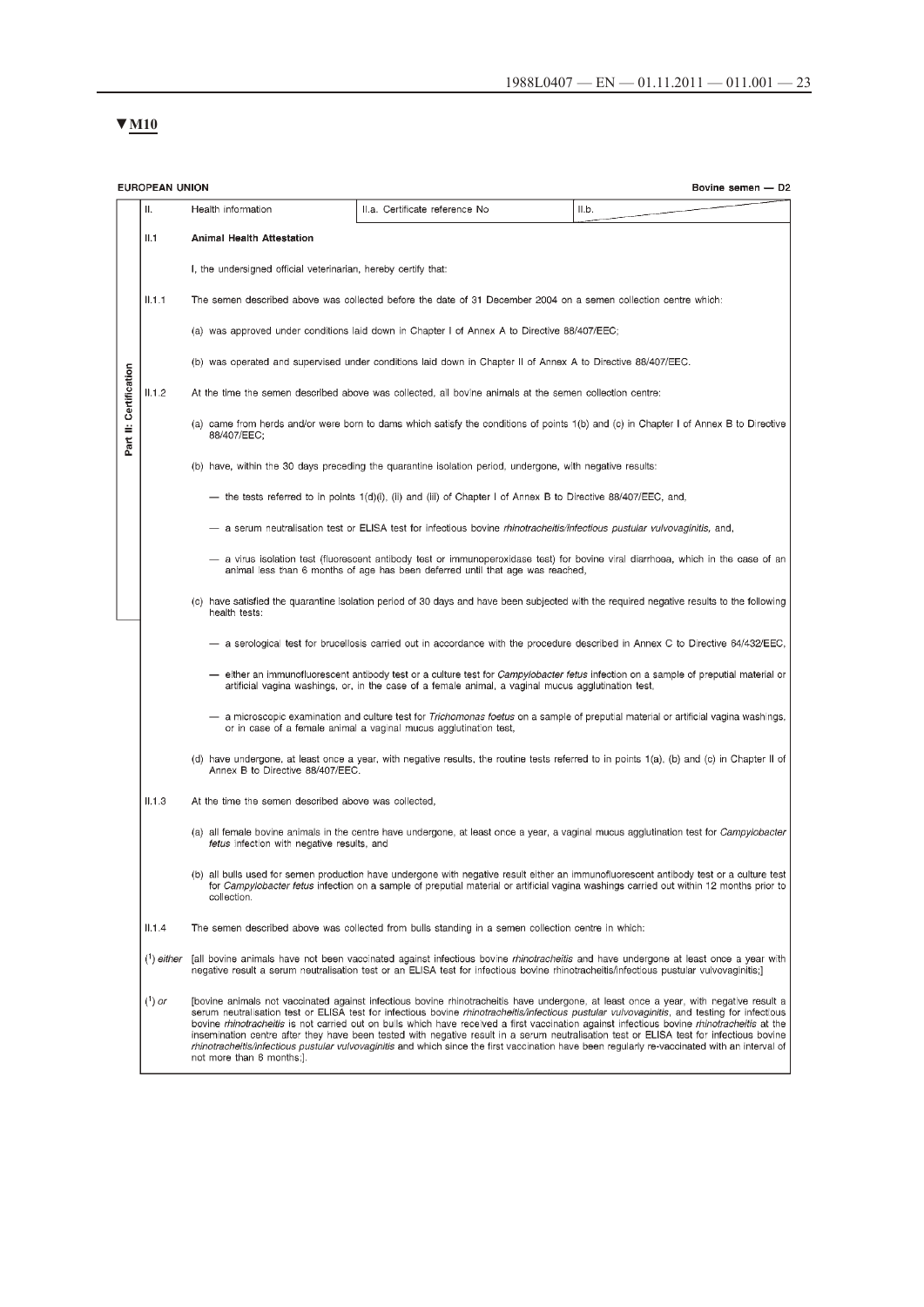# $\Psi$  M<sub>10</sub>

| <b>EUROPEAN UNION</b>                                                                                            |                                                                                                                                                                                                                                     | Bovine semen - D2                                                                                                                                                                                                                                                     |  |  |  |  |
|------------------------------------------------------------------------------------------------------------------|-------------------------------------------------------------------------------------------------------------------------------------------------------------------------------------------------------------------------------------|-----------------------------------------------------------------------------------------------------------------------------------------------------------------------------------------------------------------------------------------------------------------------|--|--|--|--|
| II.1.5.                                                                                                          | The semen described above was collected from bulls which:                                                                                                                                                                           |                                                                                                                                                                                                                                                                       |  |  |  |  |
| II.1.5.1.                                                                                                        |                                                                                                                                                                                                                                     |                                                                                                                                                                                                                                                                       |  |  |  |  |
| $(^1)$ either                                                                                                    | [have not been vaccinated against foot-and-mouth disease within 12 months prior to collection;]                                                                                                                                     |                                                                                                                                                                                                                                                                       |  |  |  |  |
| $(^1)$ or                                                                                                        | the Member State of destination;]                                                                                                                                                                                                   | [have been vaccinated against foot-and-mouth disease less than 12 months and more than 30 days prior to collection, and 5 % of<br>doses of the semen from each collection, with a minimum of five straws, have been submitted to a virus isolation test for foot-and- |  |  |  |  |
| II.1.5.2.                                                                                                        |                                                                                                                                                                                                                                     |                                                                                                                                                                                                                                                                       |  |  |  |  |
| $($ <sup>1</sup> ) either                                                                                        | [have not been vaccinated against infectious bovine rhinotracheitis,]                                                                                                                                                               |                                                                                                                                                                                                                                                                       |  |  |  |  |
| $(^1)$ or                                                                                                        | [have been vaccinated against infectious bovine <i>rhinotracheitis</i> in accordance with point II.1.4.].                                                                                                                           |                                                                                                                                                                                                                                                                       |  |  |  |  |
| II.1.6.                                                                                                          |                                                                                                                                                                                                                                     | The semen described above was stored in approved conditions for a minimum period of 30 days immediately following collection $(3)$ .                                                                                                                                  |  |  |  |  |
| II.1.7.                                                                                                          |                                                                                                                                                                                                                                     | The semen described above was sent to the place of loading in a sealed container and bearing the number detailed in Box 1.23.                                                                                                                                         |  |  |  |  |
| <b>Notes</b>                                                                                                     |                                                                                                                                                                                                                                     |                                                                                                                                                                                                                                                                       |  |  |  |  |
| Part I:                                                                                                          |                                                                                                                                                                                                                                     |                                                                                                                                                                                                                                                                       |  |  |  |  |
|                                                                                                                  | semen was collected.                                                                                                                                                                                                                | Box I.12.: place of origin shall correspond to the semen collection centre (as defined in Article 2(b) first indent of Directive 88/407/EEC) where the                                                                                                                |  |  |  |  |
|                                                                                                                  | the holding of semen destination.                                                                                                                                                                                                   | Box 1.13.: place of destination shall correspond to the semen collection or storage centre (as defined in Article 2(b) of Directive 88/407/EEC), or to                                                                                                                |  |  |  |  |
|                                                                                                                  | Box 1.23.: identification of container and seal number shall be indicated.                                                                                                                                                          |                                                                                                                                                                                                                                                                       |  |  |  |  |
|                                                                                                                  | Box 1.31.: donor identity shall correspond to the official identification of the animal.<br>date of collection shall be indicated in the following format: dd/mm/yyyy and shall be earlier than 31 December 2004.<br>was collected. | approval number of the centre shall correspond to the approval number of the semen centre indicated in Box 1.12. where the semen                                                                                                                                      |  |  |  |  |
| Part II:                                                                                                         |                                                                                                                                                                                                                                     |                                                                                                                                                                                                                                                                       |  |  |  |  |
|                                                                                                                  | (1) Delete as appropriate.                                                                                                                                                                                                          |                                                                                                                                                                                                                                                                       |  |  |  |  |
|                                                                                                                  | $(2)$ Name of the laboratory.                                                                                                                                                                                                       |                                                                                                                                                                                                                                                                       |  |  |  |  |
|                                                                                                                  | (3) May be deleted for fresh semen.                                                                                                                                                                                                 |                                                                                                                                                                                                                                                                       |  |  |  |  |
| - The colour of the stamp and signature must be different from that of the other particulars in the certificate. |                                                                                                                                                                                                                                     |                                                                                                                                                                                                                                                                       |  |  |  |  |
|                                                                                                                  | Official veterinarian or official inspector                                                                                                                                                                                         |                                                                                                                                                                                                                                                                       |  |  |  |  |
|                                                                                                                  | Name (in capital letters):                                                                                                                                                                                                          | Qualification and title:                                                                                                                                                                                                                                              |  |  |  |  |
|                                                                                                                  | Local veterinary unit:                                                                                                                                                                                                              | LVU No:                                                                                                                                                                                                                                                               |  |  |  |  |
| Date:                                                                                                            |                                                                                                                                                                                                                                     | Signature:                                                                                                                                                                                                                                                            |  |  |  |  |
|                                                                                                                  | Stamp:                                                                                                                                                                                                                              |                                                                                                                                                                                                                                                                       |  |  |  |  |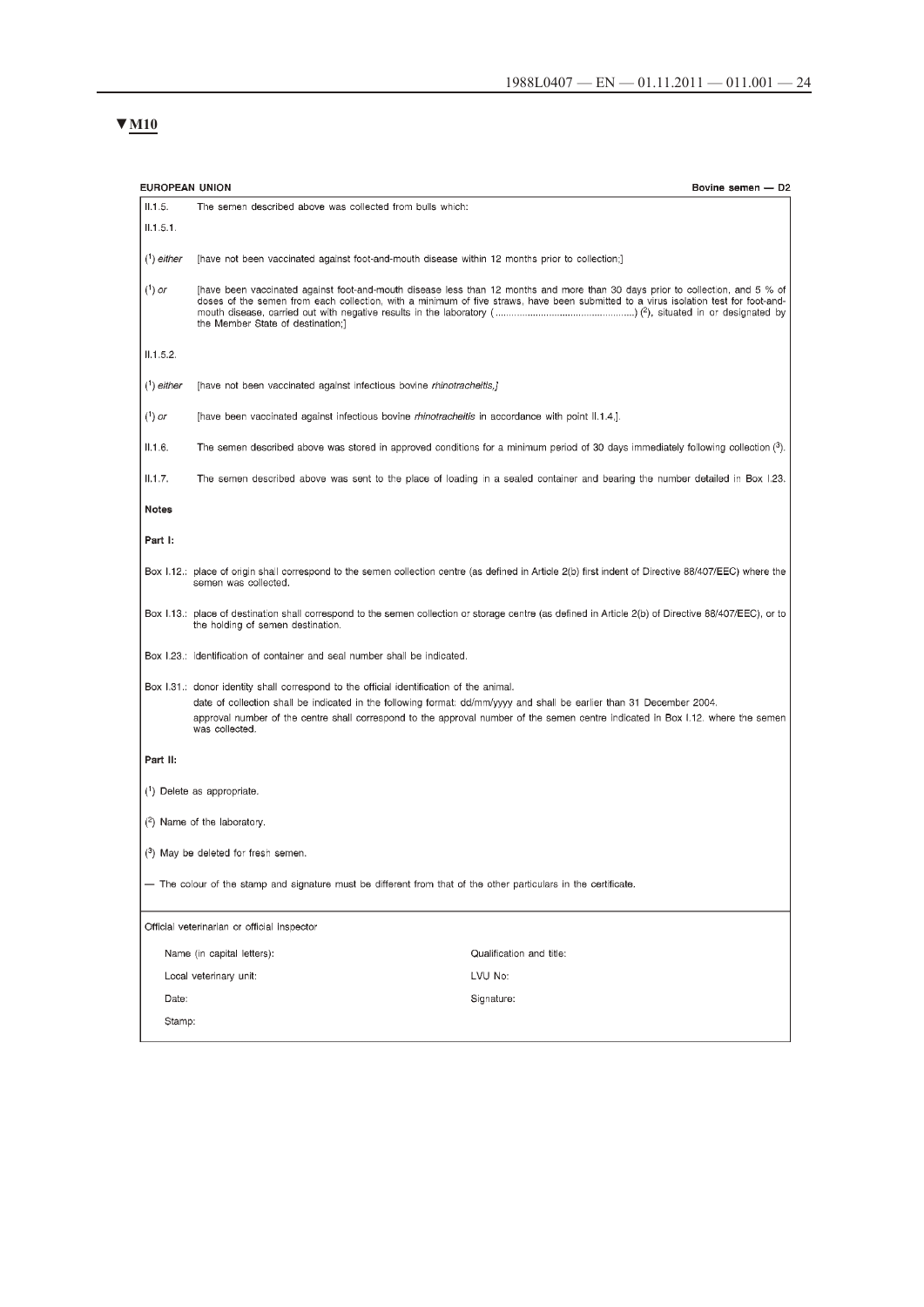## **▼M10**

#### *ANNEX D3*

**Model of animal health certificate applicable to trade within the Union in semen of domestic animals of the bovine species collected, processed and stored in accordance with Council Directive 88/407/EEC, as amended by Directive 2003/43/EC, and in stocks of semen collected, processed and stored before 31 December 2004 in conformity with the provisions of Council Directive 88/407/EEC, applying until 1 July 2004, and traded after that date in accordance with Article 2(2) of Directive 2003/43/EC, dispatched from a semen storage centre**

|                   | <b>EUROPEAN UNION</b>                                         |                                |      |                                                |                                       | Intra trade certificate            |          |
|-------------------|---------------------------------------------------------------|--------------------------------|------|------------------------------------------------|---------------------------------------|------------------------------------|----------|
|                   | I.1. Consignor                                                | I.2. Certificate reference No  |      | I.2.a. Local reference No                      |                                       |                                    |          |
|                   | Name                                                          |                                |      | I.3. Central competent authority               |                                       |                                    |          |
|                   | Address<br>Postcode                                           |                                |      |                                                | I.4. Local competent authority        |                                    |          |
|                   |                                                               |                                |      |                                                |                                       |                                    |          |
| presented         | I.5. Consignee<br>Name                                        |                                |      | I.6. No(s) of related original<br>certificates |                                       | No(s) of accompanying<br>documents |          |
|                   | Address                                                       |                                |      | 1.7.                                           |                                       |                                    |          |
|                   | Postcode                                                      |                                |      |                                                |                                       |                                    |          |
| consignment<br>đ  | ISO code<br>1.8. Country of origin                            | I.9. Region of origin          | Code | I.10. Country of<br>destination                | ISO code                              | I.11. Region of<br>destination     | Code     |
|                   | I.12. Place of origin                                         |                                |      | I.13. Place of destination                     |                                       |                                    |          |
| <b>I:</b> Details | Semen centre $\square$                                        |                                |      | Semen centre $\square$                         |                                       | Holding $\square$                  |          |
| Part              | Approval number<br>Name<br>Address                            |                                |      | Name                                           |                                       | Approval number                    |          |
|                   |                                                               |                                |      | Address                                        |                                       |                                    |          |
|                   | Postcode                                                      |                                |      | Postcode                                       |                                       |                                    |          |
|                   | 1.14.                                                         |                                |      | 1.15.                                          |                                       |                                    |          |
|                   | I.16. Means of transport                                      |                                |      | 1.17.                                          |                                       |                                    |          |
|                   | Aeroplane $\Box$<br>Ship $\square$<br>Railway wagon $\square$ |                                |      |                                                |                                       |                                    |          |
|                   | Road vehicle $\square$<br>Other $\Box$<br>Identification      |                                |      |                                                |                                       |                                    |          |
|                   | I.18. Description of commodity                                |                                |      | 1.19. Commodity code (HS code)                 |                                       |                                    |          |
|                   |                                                               |                                |      |                                                |                                       | 05 11 10                           |          |
|                   |                                                               |                                |      |                                                |                                       | I.20. Quantity                     |          |
|                   | I.21. Temperature of products                                 |                                |      |                                                |                                       | I.22. Number of packages           |          |
|                   | Ambient □                                                     | Chilled $\Box$                 |      | Frozen $\Pi$                                   |                                       |                                    |          |
|                   | I.23. Seal/Container No                                       |                                |      |                                                |                                       | I.24. Type of packaging            |          |
|                   | I.25. Commodities certified for:                              |                                |      |                                                |                                       |                                    |          |
|                   | Artificial reproduction <b>D</b>                              |                                |      |                                                |                                       |                                    |          |
|                   | 1.26. Transit through third country $\Box$                    |                                |      |                                                | 1.27. Transit through Member States [ |                                    |          |
|                   | Third country<br>Exit point                                   | ISO code<br>Code               |      | Member State<br>Member State                   |                                       | ISO code<br>ISO code               |          |
|                   | Entry point                                                   | BIP No                         |      | Member State                                   |                                       | ISO code                           |          |
|                   | I.28. Export                                                  | □                              |      | 1.29.                                          |                                       |                                    |          |
|                   | Third country                                                 | ISO code                       |      |                                                |                                       |                                    |          |
|                   | Exit point                                                    | Code                           |      |                                                |                                       |                                    |          |
|                   | 1.30.                                                         |                                |      |                                                |                                       |                                    |          |
|                   | 1.31. Identification of the commodities                       |                                |      |                                                |                                       |                                    |          |
|                   | Species<br>(Scientific name)                                  | Donor identity<br><b>Breed</b> |      | Date of collecion                              |                                       | Approval number of the centre      | Quantity |
|                   |                                                               |                                |      |                                                |                                       |                                    |          |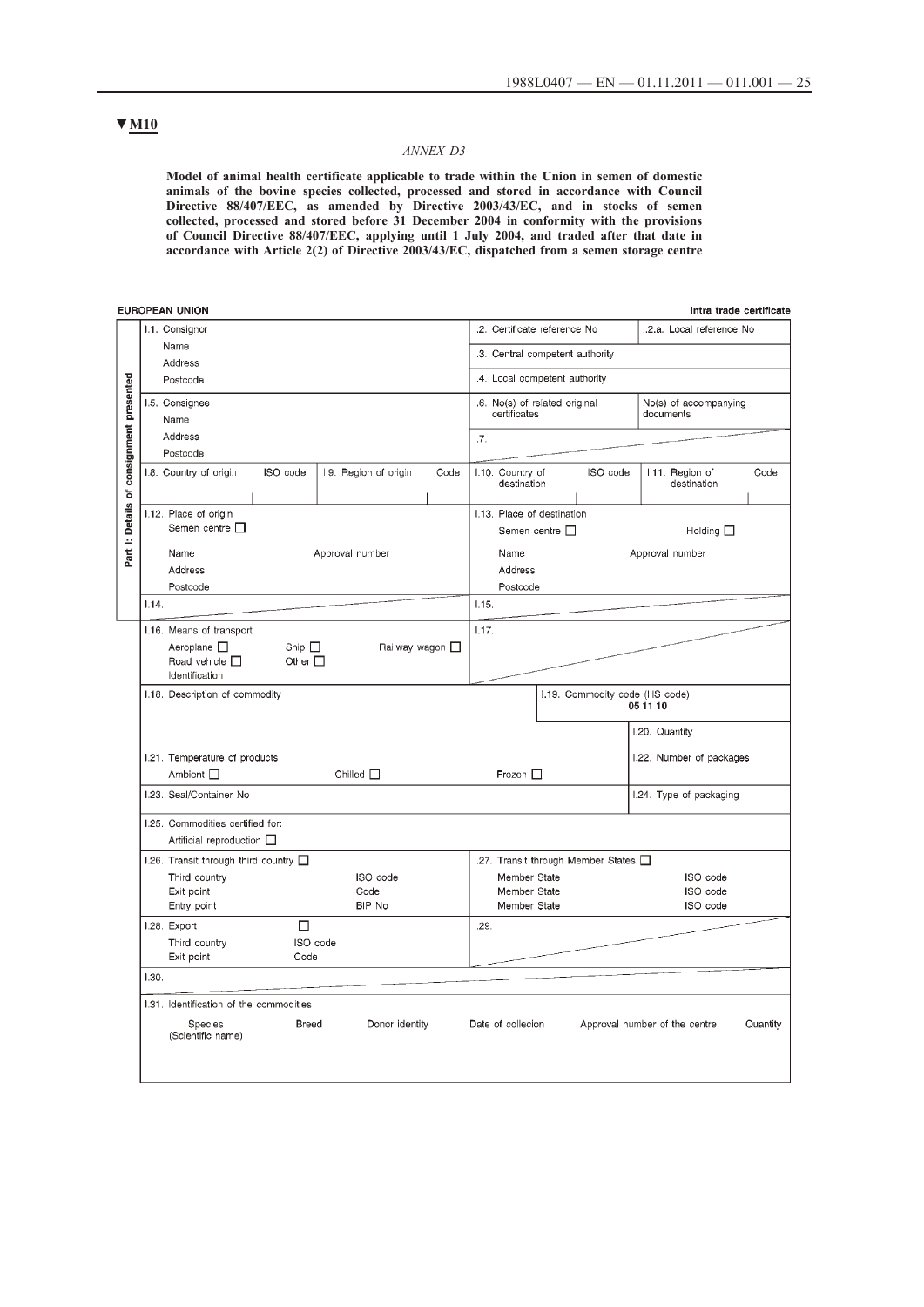# $\Psi$  M<sub>10</sub>

|                                                          | <b>EUROPEAN UNION</b><br>Bovine semen - D3                                                                                                                                                                                                                                                          |                                                                                                                                                                                                                                                                                                                          |                                                                                                                                                                                                                                                                                                                                                                                                                                                                                                                                                                                                  |                                |       |  |  |  |
|----------------------------------------------------------|-----------------------------------------------------------------------------------------------------------------------------------------------------------------------------------------------------------------------------------------------------------------------------------------------------|--------------------------------------------------------------------------------------------------------------------------------------------------------------------------------------------------------------------------------------------------------------------------------------------------------------------------|--------------------------------------------------------------------------------------------------------------------------------------------------------------------------------------------------------------------------------------------------------------------------------------------------------------------------------------------------------------------------------------------------------------------------------------------------------------------------------------------------------------------------------------------------------------------------------------------------|--------------------------------|-------|--|--|--|
|                                                          | Ш.                                                                                                                                                                                                                                                                                                  | Health information                                                                                                                                                                                                                                                                                                       |                                                                                                                                                                                                                                                                                                                                                                                                                                                                                                                                                                                                  | II.a. Certificate reference No | II.b. |  |  |  |
|                                                          | II.1                                                                                                                                                                                                                                                                                                |                                                                                                                                                                                                                                                                                                                          | <b>Animal Health Attestation</b>                                                                                                                                                                                                                                                                                                                                                                                                                                                                                                                                                                 |                                |       |  |  |  |
|                                                          |                                                                                                                                                                                                                                                                                                     |                                                                                                                                                                                                                                                                                                                          | I, the undersigned official veterinarian, hereby certify that the semen described above:                                                                                                                                                                                                                                                                                                                                                                                                                                                                                                         |                                |       |  |  |  |
| Part II: Certification                                   | $(1)$ either                                                                                                                                                                                                                                                                                        | [II.1]                                                                                                                                                                                                                                                                                                                   | was collected, processed and stored for a minimum period of 30 days immediately following collection in a semen collection<br>centre ( <sup>2</sup> ) situated in the Member State of origin of the semen and operated and supervised in accordance with Chapter I(1)<br>and Chapter II(1) of Annex A to Directive 88/407/EEC, and from where the semen was accepted into the semen storage<br>centre detailed in Box I.12. situated in the same Member State of origin of the semen under animal health and veterinary<br>certification conditions at least as strict as those provided for in: |                                |       |  |  |  |
|                                                          |                                                                                                                                                                                                                                                                                                     |                                                                                                                                                                                                                                                                                                                          | $(1)$ either [Annex D1 to Directive 88/407/EEC $(3)$ ]]                                                                                                                                                                                                                                                                                                                                                                                                                                                                                                                                          |                                |       |  |  |  |
|                                                          |                                                                                                                                                                                                                                                                                                     |                                                                                                                                                                                                                                                                                                                          | $(1)$ and/or [Annex D2 to Directive 88/407/EEC $(4)$ ;]]                                                                                                                                                                                                                                                                                                                                                                                                                                                                                                                                         |                                |       |  |  |  |
|                                                          |                                                                                                                                                                                                                                                                                                     |                                                                                                                                                                                                                                                                                                                          | $(1)$ and/or [Annex D3 to Directive 88/407/EEC $(3)$ $(4)$ ;]]                                                                                                                                                                                                                                                                                                                                                                                                                                                                                                                                   |                                |       |  |  |  |
|                                                          |                                                                                                                                                                                                                                                                                                     |                                                                                                                                                                                                                                                                                                                          | (1) and/or [until 31 October 2011, Annex D3 to Directive 88/407/EEC (3) (4) (6);]]                                                                                                                                                                                                                                                                                                                                                                                                                                                                                                               |                                |       |  |  |  |
|                                                          | $(1)$ and/or [II.1.                                                                                                                                                                                                                                                                                 |                                                                                                                                                                                                                                                                                                                          | was collected, processed and stored for a minimum period of 30 days immediately following collection in a semen collection<br>centre ( <sup>2</sup> ) situated in the European Union and operated and supervised in accordance with Chapter (1) and Chapter (1(1) of<br>Annex A to Directive 88/407/EEC and was accepted into the semen storage centre detailed in Box I.12., in accordance with:                                                                                                                                                                                                |                                |       |  |  |  |
| $(1)$ either [Annex D1 to Directive 88/407/EEC $(3)$ ;]] |                                                                                                                                                                                                                                                                                                     |                                                                                                                                                                                                                                                                                                                          |                                                                                                                                                                                                                                                                                                                                                                                                                                                                                                                                                                                                  |                                |       |  |  |  |
|                                                          |                                                                                                                                                                                                                                                                                                     |                                                                                                                                                                                                                                                                                                                          | $(1)$ and/or [Annex D2 to Directive 88/407/EEC $(4)$ ;]]                                                                                                                                                                                                                                                                                                                                                                                                                                                                                                                                         |                                |       |  |  |  |
|                                                          |                                                                                                                                                                                                                                                                                                     |                                                                                                                                                                                                                                                                                                                          | (1) and/or [Annex D3 to Directive 88/407/EEC $(3)$ (4);]]                                                                                                                                                                                                                                                                                                                                                                                                                                                                                                                                        |                                |       |  |  |  |
|                                                          |                                                                                                                                                                                                                                                                                                     |                                                                                                                                                                                                                                                                                                                          | (1) and/or [until 31 October 2011, Annex D3 to Directive 88/407/EEC (3) (4) (5);]]                                                                                                                                                                                                                                                                                                                                                                                                                                                                                                               |                                |       |  |  |  |
|                                                          | $(1)$ and/or $[11.1]$ .                                                                                                                                                                                                                                                                             |                                                                                                                                                                                                                                                                                                                          | was collected, processed and stored for a minimum period of 30 days immediately following collection in a semen collection<br>centre $(2)$ situated in a third country or part(s) thereof listed in Annex I to Commission Decision 2011/630/EU which is<br>operated and supervised in accordance with Chapter I(1) and Chapter II(1) of Annex A to Directive 88/407/EEC, and was<br>imported into the European Union under the conditions of Articles 8 to 12 of Directive 88/407/EEC in accordance with:                                                                                        |                                |       |  |  |  |
|                                                          |                                                                                                                                                                                                                                                                                                     |                                                                                                                                                                                                                                                                                                                          | $(1)$ either [Section A of Part 2 of Annex II to Decision 2011/630/EU $(3)$ ;]]                                                                                                                                                                                                                                                                                                                                                                                                                                                                                                                  |                                |       |  |  |  |
|                                                          |                                                                                                                                                                                                                                                                                                     |                                                                                                                                                                                                                                                                                                                          | $(1)$ and/or [until 31 October 2011, Part 1 of Annex II to Decision 2004/639/EC $(3)$ ;]]                                                                                                                                                                                                                                                                                                                                                                                                                                                                                                        |                                |       |  |  |  |
|                                                          |                                                                                                                                                                                                                                                                                                     |                                                                                                                                                                                                                                                                                                                          | (1) and/or [Section B of Part 2 of Annex II to Decision 2011/630/EU (4);]]                                                                                                                                                                                                                                                                                                                                                                                                                                                                                                                       |                                |       |  |  |  |
|                                                          |                                                                                                                                                                                                                                                                                                     |                                                                                                                                                                                                                                                                                                                          | $(1)$ and/or [until 31 October 2011, Part 2 of Annex II to Decision 2004/639/EC $(4)$ ;]                                                                                                                                                                                                                                                                                                                                                                                                                                                                                                         |                                |       |  |  |  |
|                                                          |                                                                                                                                                                                                                                                                                                     |                                                                                                                                                                                                                                                                                                                          | (1) and/or [Section C of Part 2 of Annex II to Decision 2011/630/EU (3) (4);]]                                                                                                                                                                                                                                                                                                                                                                                                                                                                                                                   |                                |       |  |  |  |
|                                                          |                                                                                                                                                                                                                                                                                                     |                                                                                                                                                                                                                                                                                                                          | (1) and/or [until 31 October 2011, Part 3 of Annex II to Decision 2004/639/EC (3) (4);]]                                                                                                                                                                                                                                                                                                                                                                                                                                                                                                         |                                |       |  |  |  |
|                                                          | II.2.                                                                                                                                                                                                                                                                                               |                                                                                                                                                                                                                                                                                                                          | was stored in the semen storage centre $(2)$ indicated in Box 1.12. which is operated and supervised in accordance with Chapter $(2)$ and<br>Chapter II(2) of Annex A to Directive 88/407/EEC.                                                                                                                                                                                                                                                                                                                                                                                                   |                                |       |  |  |  |
|                                                          | <b>Notes</b>                                                                                                                                                                                                                                                                                        |                                                                                                                                                                                                                                                                                                                          |                                                                                                                                                                                                                                                                                                                                                                                                                                                                                                                                                                                                  |                                |       |  |  |  |
|                                                          | Part I:                                                                                                                                                                                                                                                                                             |                                                                                                                                                                                                                                                                                                                          |                                                                                                                                                                                                                                                                                                                                                                                                                                                                                                                                                                                                  |                                |       |  |  |  |
|                                                          | Box 1.6.:                                                                                                                                                                                                                                                                                           | Number(s) of related original certificates shall correspond to the serial number(s) of the individual official national document(s), INTRA<br>health certificate(s) or CVED(s) that accompanied the semen described above from the semen collection centre of its origin to the<br>described above semen storage centre. |                                                                                                                                                                                                                                                                                                                                                                                                                                                                                                                                                                                                  |                                |       |  |  |  |
|                                                          |                                                                                                                                                                                                                                                                                                     | semen.                                                                                                                                                                                                                                                                                                                   | Box 1.12: place of origin shall correspond to the semen storage centre (as defined in Article 2(b) of Directive 88/407/EEC) of dispatch of the                                                                                                                                                                                                                                                                                                                                                                                                                                                   |                                |       |  |  |  |
|                                                          | Box 1.13: place of destination shall correspond to the semen collection or storage centre (as defined in Article 2(b) of Directive 88/407/EEC), or to<br>the holding of semen destination.                                                                                                          |                                                                                                                                                                                                                                                                                                                          |                                                                                                                                                                                                                                                                                                                                                                                                                                                                                                                                                                                                  |                                |       |  |  |  |
|                                                          |                                                                                                                                                                                                                                                                                                     |                                                                                                                                                                                                                                                                                                                          | Box 1.23.: identification of container and seal number shall be indicated.                                                                                                                                                                                                                                                                                                                                                                                                                                                                                                                       |                                |       |  |  |  |
|                                                          | Box 1.31.: donor identity shall correspond to the official identification of the animal.<br>date of collection shall be indicated in the following format: dd/mm/yyyy.<br>approval number of the centre shall correspond to the approval number of the semen collection centre of the semen origin. |                                                                                                                                                                                                                                                                                                                          |                                                                                                                                                                                                                                                                                                                                                                                                                                                                                                                                                                                                  |                                |       |  |  |  |